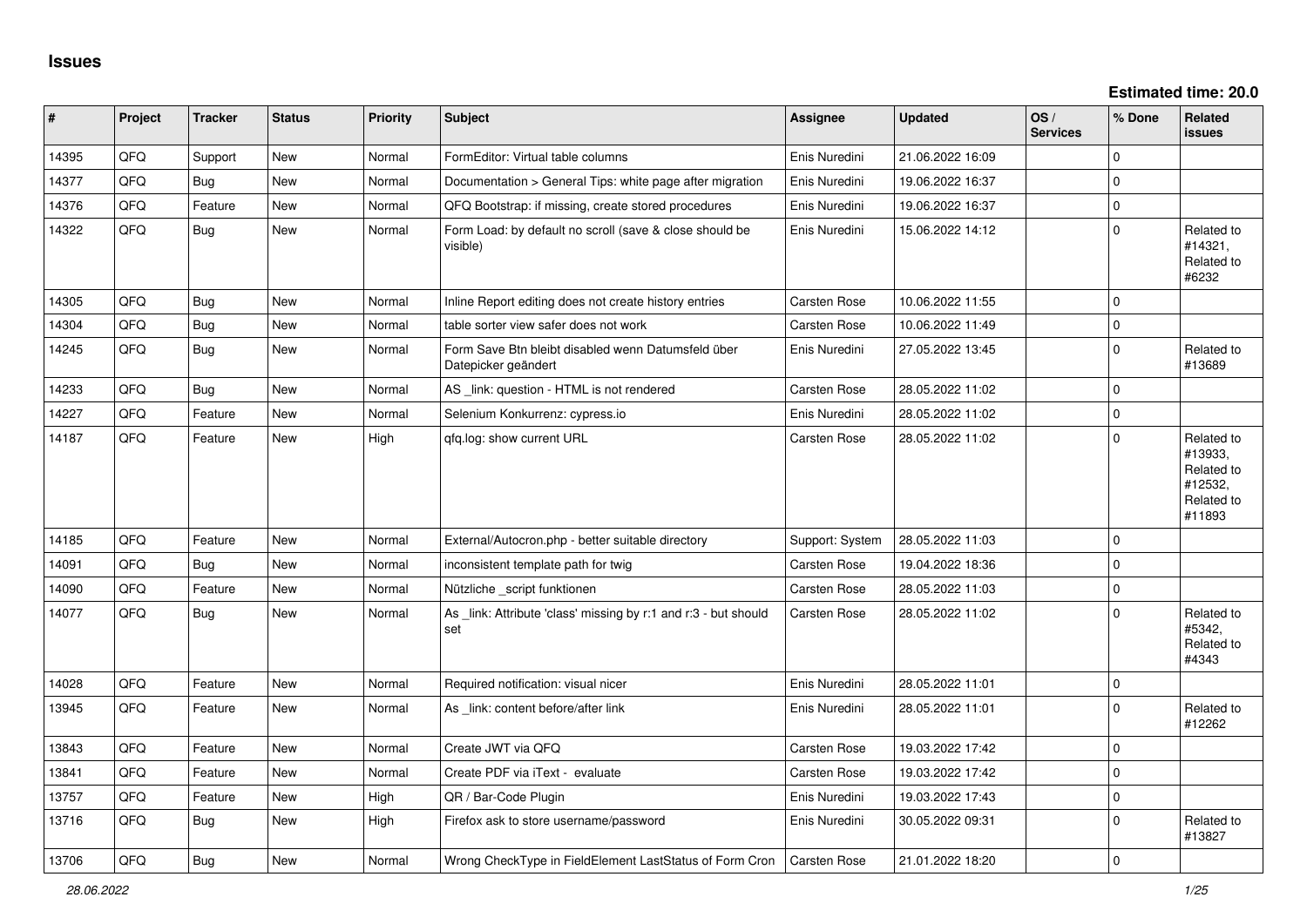| #     | Project | <b>Tracker</b> | <b>Status</b> | <b>Priority</b> | <b>Subject</b>                                                                                                                                      | Assignee               | <b>Updated</b>   | OS/<br><b>Services</b> | % Done      | Related<br><b>issues</b>                         |
|-------|---------|----------------|---------------|-----------------|-----------------------------------------------------------------------------------------------------------------------------------------------------|------------------------|------------------|------------------------|-------------|--------------------------------------------------|
| 13700 | QFQ     | Feature        | <b>New</b>    | Normal          | Redesign qfq.io Seite                                                                                                                               | <b>Carsten Rose</b>    | 19.03.2022 17:43 |                        | $\Omega$    |                                                  |
| 13689 | QFQ     | Bug            | <b>New</b>    | Normal          | Enter auf Eingabefeld mit ungültigem Wert führt zu blurry<br>Seite                                                                                  | Enis Nuredini          | 28.05.2022 10:53 |                        | $\Omega$    | Related to<br>#14245, Has<br>duplicate<br>#11891 |
| 13659 | QFQ     | Bug            | <b>New</b>    | Normal          | wrong sanitize class applied to R-store                                                                                                             | Carsten Rose           | 15.01.2022 14:23 |                        | $\mathbf 0$ |                                                  |
| 13647 | QFQ     | Bug            | <b>New</b>    | Normal          | Autofocus funktioniert nicht auf Chrome                                                                                                             | Benjamin Baer          | 19.03.2022 17:44 |                        | $\mathbf 0$ |                                                  |
| 13609 | QFQ     | Feature        | <b>New</b>    | Normal          | QFQ Introduction: Seite aufloesen                                                                                                                   | Philipp<br>Gröbelbauer | 28.05.2022 11:02 |                        | $\Omega$    |                                                  |
| 13592 | QFQ     | Bug            | <b>New</b>    | Normal          | QFQ Build Queue: das vergeben von Tags klappt nicht. Es<br>werden keine Releases gebaut.                                                            | Carsten Rose           | 19.03.2022 17:45 |                        | 0           |                                                  |
| 13528 | QFQ     | Bug            | <b>New</b>    | Normal          | qfq.io > releases: es wird kein neues Release angelegt                                                                                              | Benjamin Baer          | 19.03.2022 17:46 |                        | $\mathbf 0$ |                                                  |
| 13467 | QFQ     | Feature        | <b>New</b>    | Normal          | ChangeLog Generator                                                                                                                                 | Carsten Rose           | 19.03.2022 17:46 |                        | $\Omega$    | Related to<br>#11460                             |
| 13460 | QFQ     | Bug            | New           | Normal          | Doc: Password set/reset  password should not processed<br>with 'html encode'                                                                        | Carsten Rose           | 19.03.2022 17:46 |                        | $\Omega$    |                                                  |
| 13451 | QFQ     | Bug            | <b>New</b>    | Normal          | Character Counter / Max Character: Problem in Safari                                                                                                | Carsten Rose           | 15.04.2022 17:18 |                        | $\Omega$    |                                                  |
| 13354 | QFQ     | Feature        | <b>New</b>    | Normal          | Using Websocket in QFQ                                                                                                                              | Carsten Rose           | 10.11.2021 15:47 |                        | $\mathbf 0$ |                                                  |
| 13332 | QFQ     | <b>Bug</b>     | <b>New</b>    | Normal          | Multi Form: Required Felder werden visuell nicht markiert.                                                                                          | Carsten Rose           | 19.03.2022 17:47 |                        | $\Omega$    |                                                  |
| 13331 | QFQ     | <b>Bug</b>     | <b>New</b>    | Normal          | Multi Form: Clear Icon misplaced                                                                                                                    | Carsten Rose           | 19.03.2022 17:47 |                        | $\Omega$    |                                                  |
| 12989 | QFQ     | <b>Bug</b>     | <b>New</b>    | Normal          | empty string does not trigger dynamic update                                                                                                        | Enis Nuredini          | 28.05.2022 11:09 |                        | $\mathbf 0$ |                                                  |
| 12974 | QFQ     | Bug            | <b>New</b>    | High            | Sanitize Queries in Action-Elements                                                                                                                 | Carsten Rose           | 07.12.2021 17:19 |                        | $\mathbf 0$ |                                                  |
| 12716 | QFQ     | <b>Bug</b>     | <b>New</b>    | Normal          | template group: Pattern only applied to first instance                                                                                              | Carsten Rose           | 19.03.2022 17:47 |                        | $\Omega$    |                                                  |
| 12714 | QFQ     | <b>Bug</b>     | <b>New</b>    | Normal          | Conversion of GIF to PDF broken when GIF contains Alpha.                                                                                            | Carsten Rose           | 19.03.2022 17:49 |                        | $\Omega$    |                                                  |
| 12702 | QFQ     | Bug            | <b>New</b>    | High            | templateGroup: broken in multiDb Setup                                                                                                              | Carsten Rose           | 14.12.2021 16:02 |                        | $\mathbf 0$ |                                                  |
| 12679 | QFQ     | Feature        | New           | Normal          | tablesorter: custom column width                                                                                                                    | Carsten Rose           | 16.06.2021 11:10 |                        | $\mathbf 0$ |                                                  |
| 12670 | QFQ     | Bug            | New           | High            | Dropdown-Menu classes können nicht mehr angegeben<br>werden                                                                                         | Carsten Rose           | 07.12.2021 17:19 |                        | $\Omega$    |                                                  |
| 12664 | QFQ     | Feature        | <b>New</b>    | Normal          | TinyMCE: report/remove malicous HTML/JS Code                                                                                                        | Carsten Rose           | 19.03.2022 17:47 |                        | $\Omega$    | Related to<br>#14320                             |
| 12603 | QFQ     | Feature        | New           | Normal          | Dropdown (Select), Radio, checkbox:<br>itemListAlways={{!SELECT key, value}}                                                                        | Carsten Rose           | 19.03.2022 17:47 |                        | l 0         |                                                  |
| 12581 | QFQ     | Bug            | New           | Normal          | Form.forward=close: Record 'new' in new browser tab > save<br>(& close) >> Form is not reloaded with new created record id<br>and stays in mode=new | Carsten Rose           | 19.03.2022 17:48 |                        | 0           |                                                  |
| 12556 | QFQ     | Feature        | New           | Normal          | Pills Title: colored = static or dynamic on allrequiredgiven                                                                                        | Benjamin Baer          | 19.03.2022 17:49 |                        | 0           |                                                  |
| 12545 | QFQ     | <b>Bug</b>     | New           | Urgent          | sql.log not created / updated                                                                                                                       | Carsten Rose           | 14.12.2021 16:02 |                        | $\mathbf 0$ |                                                  |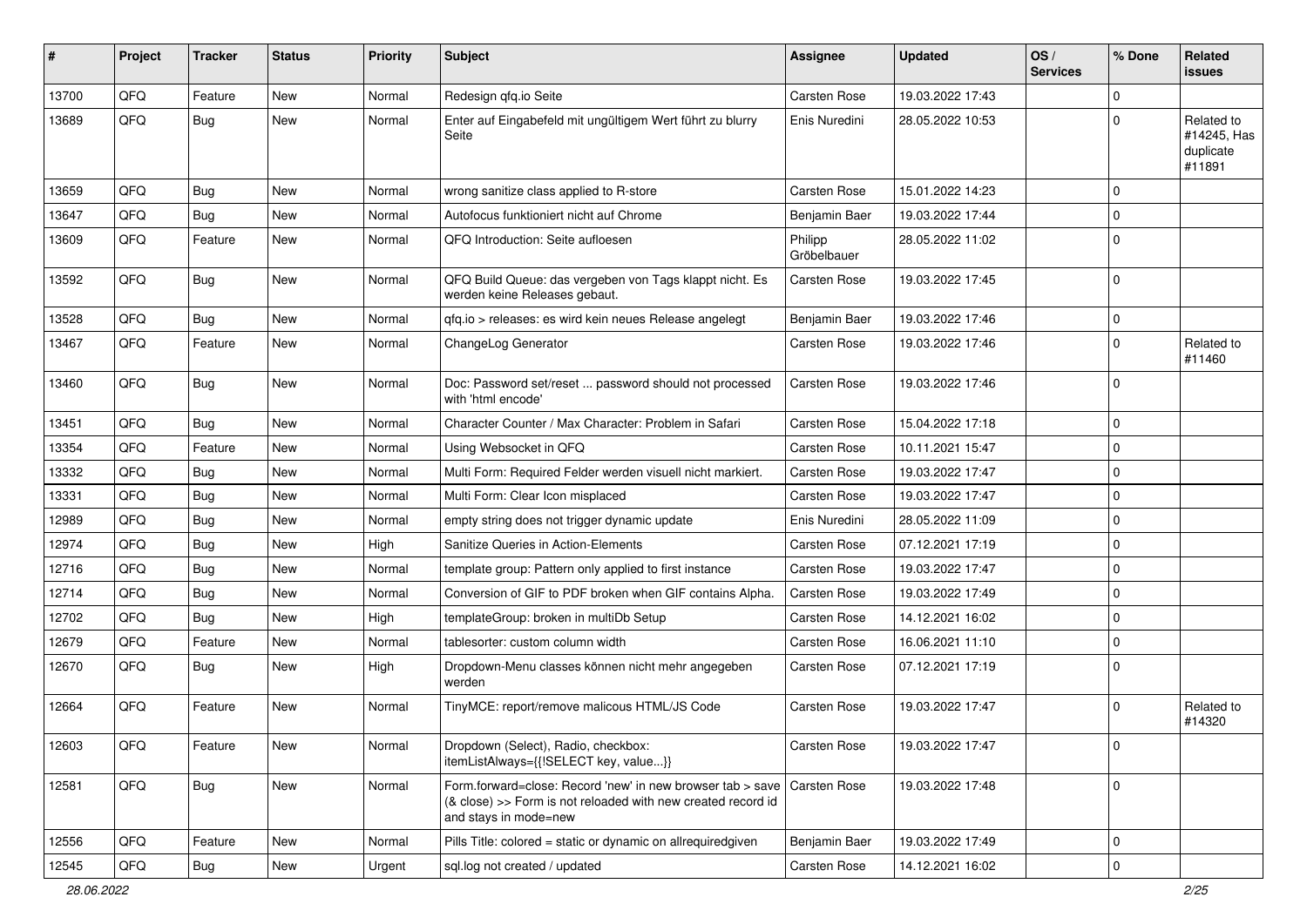| #     | Project | <b>Tracker</b> | <b>Status</b> | <b>Priority</b> | <b>Subject</b>                                                                                                                        | Assignee            | <b>Updated</b>   | OS/<br><b>Services</b> | % Done         | Related<br><b>issues</b>                                              |
|-------|---------|----------------|---------------|-----------------|---------------------------------------------------------------------------------------------------------------------------------------|---------------------|------------------|------------------------|----------------|-----------------------------------------------------------------------|
| 12544 | QFQ     | Feature        | <b>New</b>    | High            | a) ' AS _link' new also as ' AS _format', b) sortierung via<br>'display: none;', c) '_format' benoeitgt nicht zwingend<br>u/U/p/m/z/d | <b>Carsten Rose</b> | 14.12.2021 16:03 |                        | $\overline{0}$ |                                                                       |
| 12532 | QFQ     | Feature        | New           | High            | SIP-Parameter bei Seitenaufruf in Browser-Console<br>anzeigen                                                                         | Carsten Rose        | 07.12.2021 17:19 |                        | $\Omega$       | Related to<br>#11893.<br>Related to<br>#14187                         |
| 12520 | QFQ     | <b>Bug</b>     | New           | Normal          | Switch FE User: still active even FE User session expired                                                                             | Carsten Rose        | 19.03.2022 17:48 |                        | $\overline{0}$ |                                                                       |
| 12513 | QFQ     | Bug            | <b>New</b>    | High            | Implement server side check of maxlength                                                                                              | <b>Carsten Rose</b> | 07.12.2021 17:19 |                        | $\mathbf 0$    |                                                                       |
| 12512 | QFQ     | Bug            | <b>New</b>    | Normal          | Some MySQL Installation can't use 'stored procedures'                                                                                 | Carsten Rose        | 19.03.2022 17:48 |                        | $\overline{0}$ |                                                                       |
| 12490 | QFQ     | Feature        | New           | Normal          | Loading Plugins in QFQ - see what tinymce does. (lazy<br>loading)                                                                     | Benjamin Baer       | 08.06.2022 10:37 |                        | $\overline{0}$ | Related to<br>#12611,<br>Related to<br>#10013,<br>Related to<br>#7732 |
| 12480 | QFQ     | Feature        | <b>New</b>    | Normal          | If QFQ upgrade is running, block further request                                                                                      | <b>Carsten Rose</b> | 03.05.2021 20:45 |                        | $\overline{0}$ |                                                                       |
| 12477 | QFQ     | Feature        | <b>New</b>    | Normal          | Support for refactoring: Form, FormElement, diverse<br>Tabellen/Spalten, tt-content Records                                           | <b>Carsten Rose</b> | 03.05.2021 20:45 |                        | $\overline{0}$ |                                                                       |
| 12476 | QFQ     | Feature        | New           | Normal          | clearMe: a) should trigger 'dirty', b) sticky on textarea resize                                                                      | Benjamin Baer       | 04.01.2022 08:40 |                        | $\overline{0}$ | Related to<br>#9528                                                   |
| 12474 | QFQ     | Feature        | New           | Normal          | Check BaseConfigURL if it is given and the the last char is '/'                                                                       | Carsten Rose        | 03.05.2021 20:45 |                        | $\overline{0}$ |                                                                       |
| 12468 | QFQ     | Bug            | New           | Urgent          | Form: update Form.title after save                                                                                                    | Carsten Rose        | 03.05.2021 21:12 |                        | $\overline{0}$ |                                                                       |
| 12465 | QFQ     | Feature        | <b>New</b>    | Normal          | QFQ Function: use in FE to fill StoreRecord                                                                                           | Carsten Rose        | 05.05.2021 21:58 |                        | $\overline{0}$ |                                                                       |
| 12413 | QFQ     | Feature        | <b>New</b>    | Normal          | STORE_TYPO3: enhance for {{be_users.email:T}},<br>{{fe users.email:T}}                                                                | <b>Carsten Rose</b> | 03.05.2021 20:45 |                        | $\overline{0}$ | Related to<br>#12412,<br>Related to<br>#10012                         |
| 12412 | QFQ     | Feature        | <b>New</b>    | Normal          | Action/Escape qualifier 'e' (empty), '0': if given, an empty<br>string (or '0') will be treated as 'not found'                        | Carsten Rose        | 08.05.2021 09:40 |                        | $\overline{0}$ | Related to<br>#12413,<br>Related to<br>#10012                         |
| 12400 | QFQ     | Feature        | <b>New</b>    | Normal          | Tutorial ist in QFQ Doku, Wird in der Suche gefunden, es<br>gibt aber kein Menupunkt - Inhalt ueberpruefen                            | Carsten Rose        | 03.05.2021 20:45 |                        | $\overline{0}$ |                                                                       |
| 12330 | QFQ     | Feature        | <b>New</b>    | Normal          | Copy to input field / text area / TinyMCE                                                                                             | Carsten Rose        | 07.04.2021 09:01 |                        | $\overline{0}$ |                                                                       |
| 12327 | QFQ     | Bug            | <b>New</b>    | Normal          | Copy to clipboard: Glyphicon can not be changed                                                                                       | <b>Carsten Rose</b> | 27.12.2021 17:59 |                        | $\overline{0}$ |                                                                       |
| 12269 | QFQ     | Feature        | <b>New</b>    | Normal          | 2FA - Login                                                                                                                           | Carsten Rose        | 03.05.2021 20:45 |                        | $\overline{0}$ |                                                                       |
| 12187 | QFQ     | Bug            | <b>New</b>    | Normal          | Trigger FormAsFile() via Report: probably problem with multi<br>DB setup                                                              | Carsten Rose        | 20.03.2021 21:20 |                        | $\overline{0}$ |                                                                       |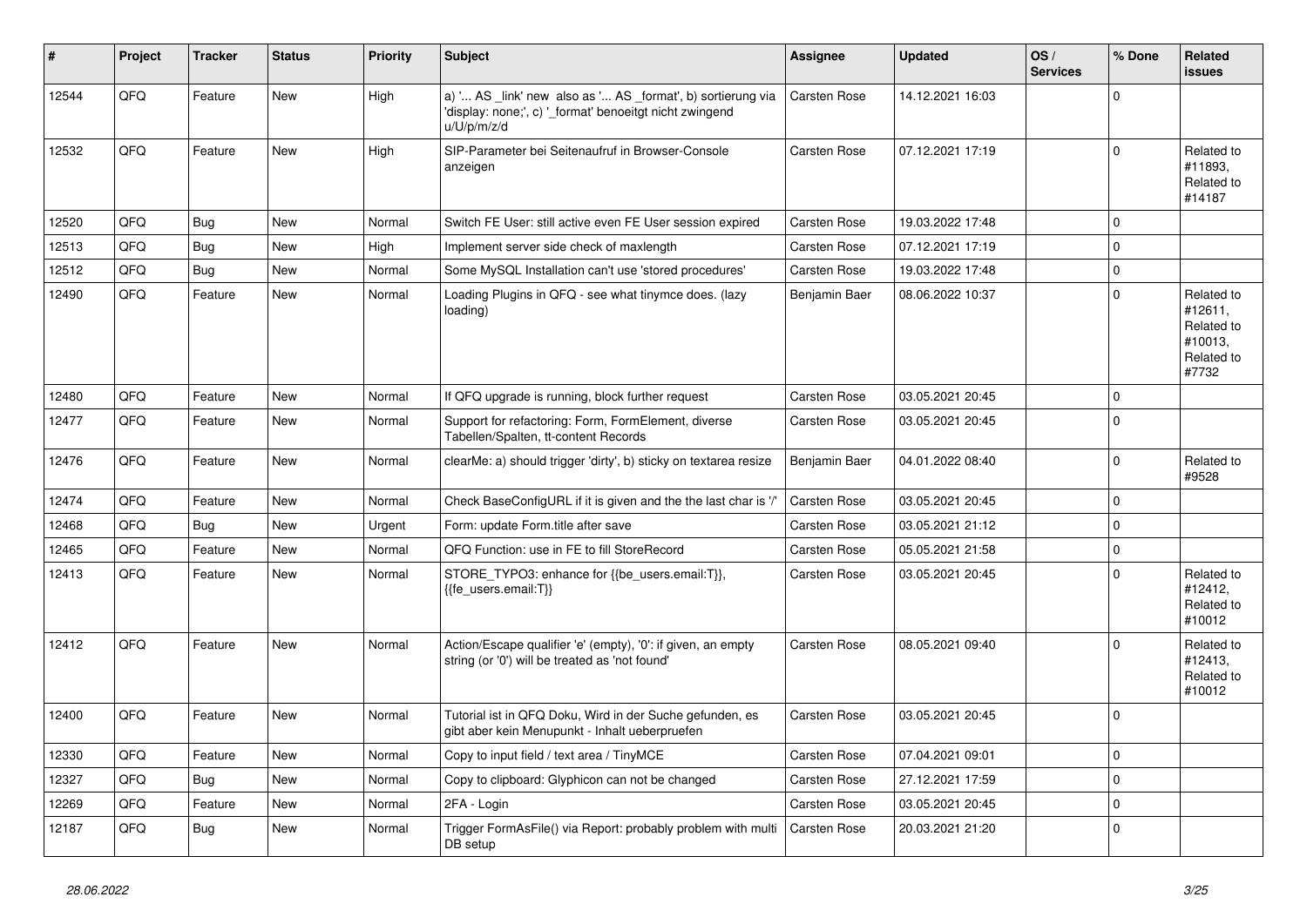| #     | <b>Project</b> | <b>Tracker</b> | <b>Status</b> | <b>Priority</b> | <b>Subject</b>                                                                                       | Assignee                                               | <b>Updated</b>   | OS/<br><b>Services</b> | % Done      | Related<br><b>issues</b>                      |                      |
|-------|----------------|----------------|---------------|-----------------|------------------------------------------------------------------------------------------------------|--------------------------------------------------------|------------------|------------------------|-------------|-----------------------------------------------|----------------------|
| 12186 | QFQ            | Feature        | <b>New</b>    | High            | TinyMCE Config für Objekte                                                                           | Carsten Rose                                           | 07.12.2021 17:19 |                        | $\Omega$    | <b>Blocks</b><br>#12632                       |                      |
| 12163 | QFQ            | Feature        | <b>New</b>    | Normal          | Checkbox: table wrap                                                                                 | <b>Carsten Rose</b>                                    | 03.05.2021 20:51 |                        | $\mathbf 0$ |                                               |                      |
| 12162 | QFQ            | Feature        | New           | Normal          | FE.type=sendmail: personalized mailing (several mails) via<br>template                               | Carsten Rose                                           | 03.05.2021 20:45 |                        | $\mathbf 0$ |                                               |                      |
| 12156 | QFQ            | Feature        | <b>New</b>    | Normal          | Form: Optional disable 'leave page'                                                                  |                                                        | 03.05.2021 20:45 |                        | $\mathbf 0$ |                                               |                      |
| 12146 | QFQ            | Feature        | New           | Normal          | Autocron Job: Anzeigen wann der naechste Job ausgefuehrt<br>wird, resp das er nicht ausgefuehrt wird | <b>Carsten Rose</b>                                    | 15.03.2021 15:23 |                        | $\mathbf 0$ |                                               |                      |
| 12135 | QFQ            | Feature        | New           | Normal          | Subrecord: Notiz                                                                                     |                                                        | 24.04.2021 16:58 |                        | $\mathbf 0$ |                                               |                      |
| 12133 | QFQ            | Bug            | <b>New</b>    | Normal          | NPM, phpSpreadSheet aktualisieren                                                                    | Carsten Rose                                           | 15.03.2021 09:04 |                        | $\mathbf 0$ |                                               |                      |
| 12119 | QFQ            | Feature        | New           | Normal          | AS paged: error message missing if there ist no 'r' argument.                                        | Carsten Rose                                           | 03.05.2021 20:51 |                        | $\mathbf 0$ |                                               |                      |
| 12109 | QFQ            | Feature        | New           | Normal          | Donwload Link: Plain, SIP, Persistent Link, Peristent SIP -<br>new notation                          | Carsten Rose                                           | 03.05.2021 20:45 |                        | $\mathbf 0$ | Related to<br>#12085                          |                      |
| 12066 | QFQ            | <b>Bug</b>     | <b>New</b>    | High            | enterAsSubmit: Forward wird nicht ausgeführt                                                         | Enis Nuredini                                          | 29.05.2022 09:23 |                        | $\mathbf 0$ |                                               |                      |
| 12045 | QFQ            | Bug            | New           | Normal          | templateGroup afterSave FE: Aufruf ohne<br>sqlHonorFormElements funktioniert nicht                   | <b>Carsten Rose</b>                                    | 18.02.2021 16:33 |                        | $\mathbf 0$ |                                               |                      |
| 12040 | QFQ            | Bug            | <b>New</b>    | Normal          | FE Mode 'hidden' für zwei FEs auf einer Zeile                                                        | <b>Carsten Rose</b>                                    | 18.02.2021 10:13 |                        | $\mathbf 0$ |                                               |                      |
| 12039 | QFQ            | Feature        | New           | Normal          | Missing htmlSpecialChar() in pre processing on form submit                                           |                                                        | 18.02.2021 00:09 |                        | $\mathbf 0$ | Related to<br>#14320                          |                      |
| 12038 | QFQ            | Feature        | New           | Normal          | a) STORE VAR: filenameOnlyStripUniq, b) SP:<br>QSTRIPUNIQ()                                          |                                                        | 17.02.2021 23:55 |                        | $\mathbf 0$ |                                               |                      |
| 12024 | QFQ            | Feature        | New           | Normal          | Excel Export: text columns by default decode<br>htmlspeciachar()                                     | Carsten Rose                                           | 17.02.2021 23:55 |                        | $\mathbf 0$ | Related to<br>#12022                          |                      |
| 12023 | QFQ            | Feature        | New           | Normal          | MySQL Stored Precdure: QDECODESPECIALCHAR()                                                          | <b>Carsten Rose</b>                                    | 16.02.2021 11:16 |                        | $\Omega$    | Related to<br>#12022                          |                      |
| 11955 | QFQ            | Feature        | New           | Normal          | subrecord: new title option to set <th> attributes - e.g. to<br/>customize tablesorter options.</th> | attributes - e.g. to<br>customize tablesorter options. | Carsten Rose     | 03.05.2021 20:47       |             | $\mathbf 0$                                   | Related to<br>#11775 |
| 11893 | QFQ            | Feature        | <b>New</b>    | High            | Broken SIP: a) only report one time, b) only report in main<br>column                                | Carsten Rose                                           | 12.05.2021 12:13 |                        | $\Omega$    | Related to<br>#12532,<br>Related to<br>#14187 |                      |
| 11892 | QFQ            | Feature        | <b>New</b>    | Normal          | tablesorter: columns with links are hard to order - new<br>qualifier 'Y: <ord>'</ord>                | Enis Nuredini                                          | 23.03.2022 09:22 |                        | $\mathbf 0$ |                                               |                      |
| 11850 | QFQ            | Feature        | New           | Urgent          | Wizard Form: basierend auf einer Tabelle eine Form<br>anlegen.                                       |                                                        | 03.05.2021 21:12 |                        | $\Omega$    | Blocked by<br>#8082                           |                      |
| 11775 | QFQ            | Feature        | <b>New</b>    | Normal          | Subrecord Tooltip pro Feld                                                                           | Carsten Rose                                           | 18.12.2020 15:22 |                        | $\Omega$    | Related to<br>#11955                          |                      |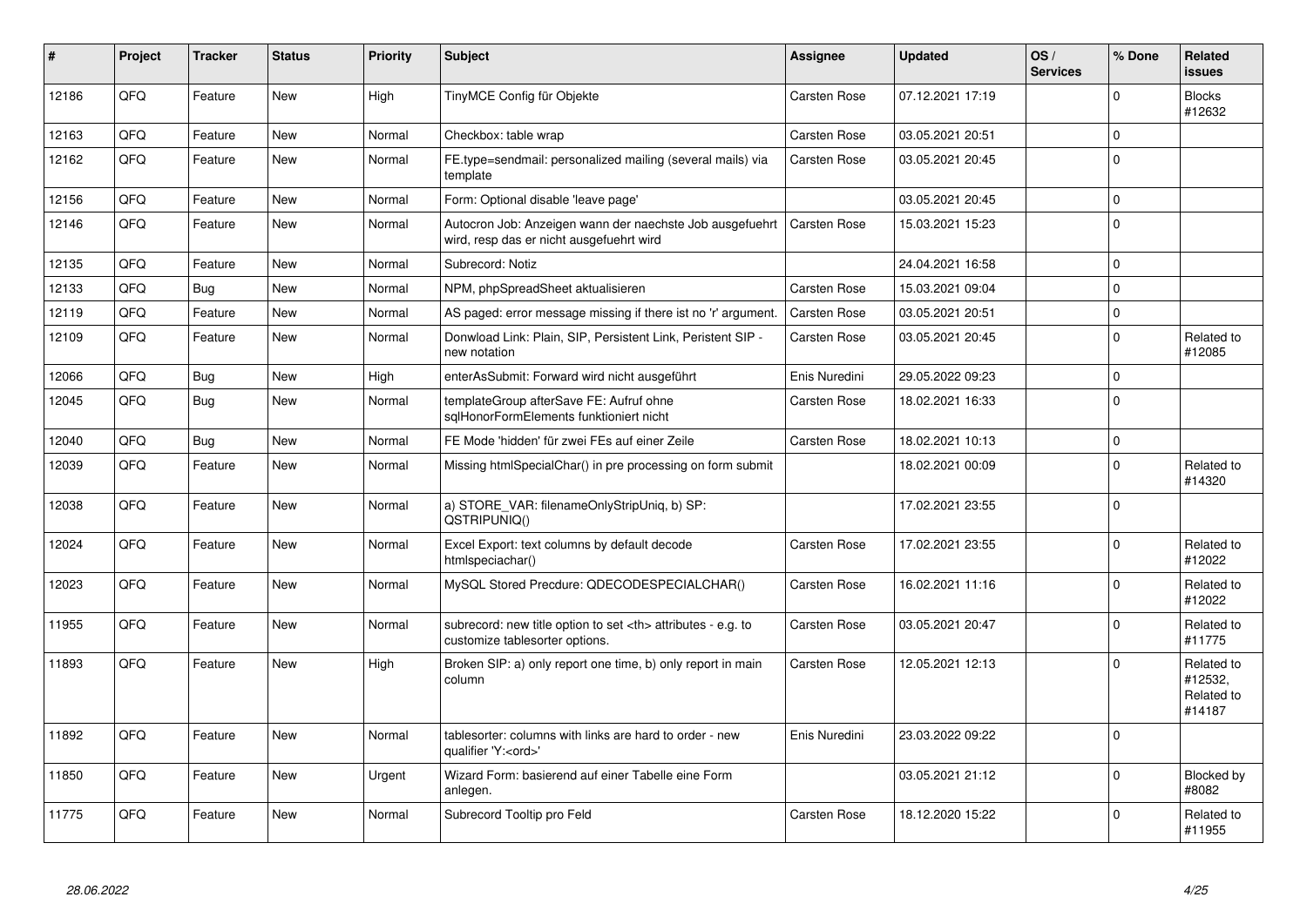| $\sharp$ | Project | <b>Tracker</b> | <b>Status</b> | <b>Priority</b> | <b>Subject</b>                                                                      | <b>Assignee</b>     | <b>Updated</b>   | OS/<br><b>Services</b> | % Done      | Related<br><b>issues</b>                     |
|----------|---------|----------------|---------------|-----------------|-------------------------------------------------------------------------------------|---------------------|------------------|------------------------|-------------|----------------------------------------------|
| 11752    | QFQ     | Bug            | New           | Normal          | checkbox renders multiple input elements with same name                             | Carsten Rose        | 17.12.2020 14:58 |                        | $\Omega$    | Related to<br>#11750                         |
| 11747    | QFQ     | Feature        | New           | Normal          | Maintenance Page with Redirect                                                      | <b>Carsten Rose</b> | 03.05.2021 20:47 |                        | $\mathbf 0$ | Related to<br>#11741                         |
| 11716    | QFQ     | Feature        | <b>New</b>    | Normal          | Form an beliebiger Stelle im Report anzeigen                                        |                     | 09.12.2020 09:47 |                        | $\mathbf 0$ |                                              |
| 11715    | QFQ     | <b>Bug</b>     | <b>New</b>    | Normal          | acceptZeroAsRequired and requiredOffButMark do not<br>coincide                      |                     | 08.12.2020 12:13 |                        | $\Omega$    |                                              |
| 11702    | QFQ     | Feature        | <b>New</b>    | Normal          | HTML Special Char makes no sense for 'allbut' if '&' is<br>forbidden                | Carsten Rose        | 07.12.2021 16:35 |                        | $\Omega$    | Related to<br>#5112,<br>Related to<br>#14320 |
| 11695    | QFQ     | Bug            | <b>New</b>    | Normal          | MultiForm required FE Error                                                         | <b>Carsten Rose</b> | 04.12.2020 13:34 |                        | $\mathbf 0$ |                                              |
| 11668    | QFQ     | Bug            | <b>New</b>    | Normal          | Play function.sql - problem with mysql                                              | <b>Carsten Rose</b> | 03.05.2021 20:48 |                        | $\mathbf 0$ |                                              |
| 11667    | QFQ     | <b>Bug</b>     | <b>New</b>    | Normal          | MySQL mariadb-server-10.3: Incorrect datetime value                                 | <b>Carsten Rose</b> | 03.05.2021 20:48 |                        | $\mathbf 0$ |                                              |
| 11535    | QFQ     | Feature        | <b>New</b>    | Normal          | Ability to create SQL columns in frontend QFQ forms                                 |                     | 17.11.2020 12:11 |                        | $\mathbf 0$ |                                              |
| 11534    | QFQ     | Feature        | New           | Normal          | Report: Action on selected rows - Table batchprocessing<br>feature                  |                     | 18.11.2020 08:15 |                        | $\Omega$    |                                              |
| 11523    | QFQ     | Feature        | <b>New</b>    | Normal          | Mit dynamic Update erkennen, ob Upload gemacht wurde                                | <b>Carsten Rose</b> | 13.11.2020 15:07 |                        | $\mathbf 0$ | Related to<br>#9533                          |
| 11522    | QFQ     | Bug            | <b>New</b>    | Normal          | Aus/Einblenden von Reitern                                                          |                     | 13.11.2020 14:58 |                        | $\mathbf 0$ |                                              |
| 11516    | QFQ     | Feature        | <b>New</b>    | Normal          | Multi Page Form (Previous/Next Buttons)                                             | <b>Carsten Rose</b> | 16.03.2021 17:52 |                        | $\mathbf 0$ |                                              |
| 11504    | QFQ     | Feature        | New           | Normal          | Dynamic Update: Button text update for 'Save',' Close' &<br>'Delete'                | <b>Carsten Rose</b> | 12.11.2020 23:44 |                        | $\mathbf 0$ |                                              |
| 11460    | QFQ     | Feature        | <b>New</b>    | Normal          | Easier creation of changelog: gitchangelog                                          | <b>Carsten Rose</b> | 12.06.2021 10:20 |                        | $\mathbf 0$ | Related to<br>#13467                         |
| 11239    | QFQ     | Bug            | New           | Normal          | Radiobutton (plain): horizontales Rendern abhängig vom<br>Datentyp in der Datenbank | <b>Carsten Rose</b> | 30.09.2020 18:37 |                        | $\mathbf 0$ |                                              |
| 11237    | QFQ     | Bug            | <b>New</b>    | High            | Radiobutton / parameter.buttonClass= btn-default - kein dirty<br>Trigger            | Benjamin Baer       | 03.05.2021 21:12 |                        | $\mathbf 0$ | Related to<br>#10766                         |
| 11195    | QFQ     | Bug            | <b>New</b>    | Low             | Dynamic Update: Note not updated if new text is empty<br>(v20.4)                    |                     | 25.09.2020 11:14 |                        | $\mathbf 0$ |                                              |
| 11080    | QFQ     | Feature        | New           | Normal          | Send MQTT messages                                                                  | <b>Carsten Rose</b> | 29.08.2020 19:49 |                        | $\pmb{0}$   |                                              |
| 11057    | QFQ     | Bug            | New           | High            | Checkboxes ohne span.checkmark im Report werden<br>ausgeblendet                     | Benjamin Baer       | 03.05.2021 21:12 |                        | 0           | Related to<br>#11039                         |
| 10996    | QFQ     | Feature        | New           | Normal          | Download video via sip: no seek                                                     | Carsten Rose        | 12.08.2020 14:18 |                        | 0           |                                              |
| 10979    | QFQ     | Feature        | New           | Normal          | Ajax Calls an API - dataReport                                                      | Carsten Rose        | 11.05.2022 12:15 |                        | $\pmb{0}$   |                                              |
| 10976    | QFQ     | Feature        | New           | Normal          | Excel Export Verbesserungen                                                         | Carsten Rose        | 06.08.2020 10:56 |                        | $\pmb{0}$   |                                              |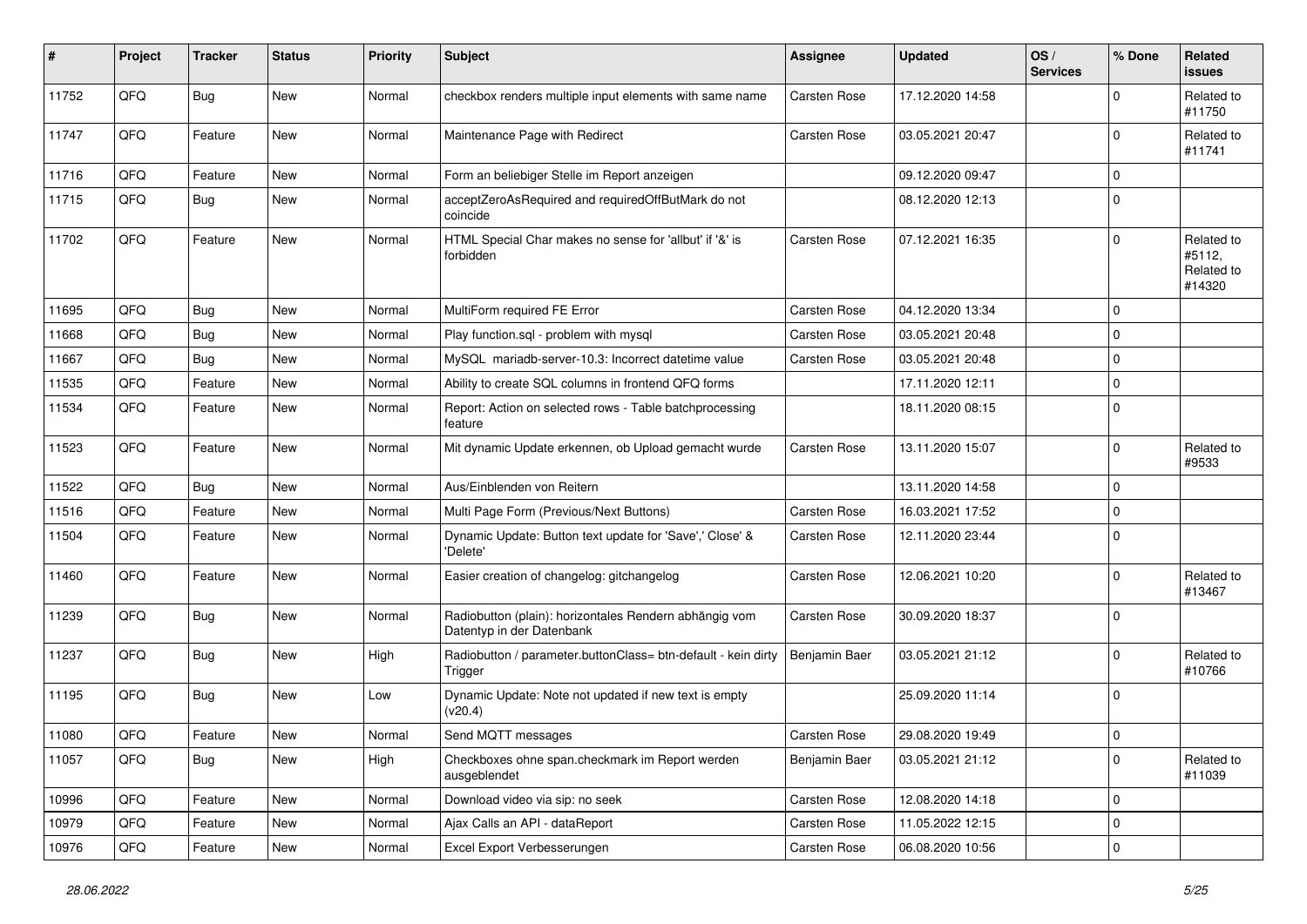| #     | Project | <b>Tracker</b> | <b>Status</b> | <b>Priority</b> | <b>Subject</b>                                                                      | Assignee            | <b>Updated</b>   | OS/<br><b>Services</b> | % Done      | Related<br><b>issues</b>                                             |
|-------|---------|----------------|---------------|-----------------|-------------------------------------------------------------------------------------|---------------------|------------------|------------------------|-------------|----------------------------------------------------------------------|
| 10937 | QFQ     | <b>Bug</b>     | <b>New</b>    | Normal          | Fehler mit abhängigen Select- Feldern beim Positionieren                            | Carsten Rose        | 12.11.2020 23:45 |                        | $\mathbf 0$ |                                                                      |
| 10890 | QFQ     | Bug            | <b>New</b>    | Normal          | AutoCron hangs                                                                      |                     | 20.07.2020 13:56 |                        | $\mathbf 0$ |                                                                      |
| 10874 | QFQ     | Feature        | New           | Normal          | Erstellen eines Foreign Keys in der Tabelle "FormElement"                           |                     | 13.07.2020 10:11 |                        | 0           |                                                                      |
| 10819 | QFQ     | Feature        | <b>New</b>    | Normal          | Persistent SIP - second try                                                         | <b>Carsten Rose</b> | 29.06.2020 23:02 |                        | $\mathbf 0$ | Related to<br>#6261                                                  |
| 10766 | QFQ     | Bug            | <b>New</b>    | High            | Radiobutton / parameter.buttonClass=btn-default: dynamic<br>update                  |                     | 03.05.2021 21:12 |                        | $\mathbf 0$ | Related to<br>#11237                                                 |
| 10763 | QFQ     | Feature        | <b>New</b>    | Normal          | form accessed and submitted despite logout?                                         |                     | 16.06.2020 11:43 |                        | $\mathbf 0$ |                                                                      |
| 10759 | QFQ     | <b>Bug</b>     | <b>New</b>    | Normal          | emptyMeansNull - Feld falsch aktualisiert                                           |                     | 12.11.2020 23:45 |                        | $\mathbf 0$ |                                                                      |
| 10714 | QFQ     | Feature        | <b>New</b>    | Normal          | multi Table Form                                                                    | Carsten Rose        | 16.03.2021 18:44 |                        | 0           |                                                                      |
| 10704 | QFQ     | Bug            | New           | Normal          | wkhtml problem rendering fullCalendar.js / fabric.js >><br>successor: puppeteer     | Carsten Rose        | 12.11.2020 23:45 |                        | 0           | Related to<br>#5024,<br>Related to<br>#4650,<br>Related to<br>#10715 |
| 10658 | QFQ     | Bug            | <b>New</b>    | Normal          | processReadOnly broken                                                              | <b>Carsten Rose</b> | 27.05.2020 17:55 |                        | $\mathbf 0$ |                                                                      |
| 10640 | QFQ     | Bug            | New           | High            | TypeAhead Tag: FE editierbar trotz readOnly                                         | <b>Carsten Rose</b> | 03.05.2021 21:12 |                        | $\mathbf 0$ |                                                                      |
| 10593 | QFQ     | Feature        | New           | Normal          | label2: text behind input element                                                   | <b>Carsten Rose</b> | 16.05.2020 10:57 |                        | $\mathbf 0$ |                                                                      |
| 10588 | QFQ     | <b>Bug</b>     | <b>New</b>    | Normal          | typeahed Tag: Doku anpassen                                                         | <b>Carsten Rose</b> | 12.11.2020 23:45 |                        | $\mathbf 0$ |                                                                      |
| 10508 | QFQ     | Bug            | <b>New</b>    | High            | Multi Form broken on Multi DB Instance                                              | <b>Carsten Rose</b> | 03.05.2021 21:12 |                        | $\mathbf 0$ |                                                                      |
| 10506 | QFQ     | Bug            | New           | High            | Template Group broken on MultiDB instance                                           | Carsten Rose        | 03.05.2021 21:12 |                        | $\mathbf 0$ | Related to<br>#10505                                                 |
| 10463 | QFQ     | Feature        | <b>New</b>    | Normal          | Report_link: expliztes setzen von HTML Tags (Bedarf fuer<br>'data-selenium' & 'id') | Enis Nuredini       | 23.03.2022 09:23 |                        | 0           | Related to<br>#7648                                                  |
| 10384 | QFQ     | Feature        | New           | Normal          | Parameter Exchange QFQ Instances                                                    |                     | 07.05.2020 09:38 |                        | $\mathbf 0$ |                                                                      |
| 10345 | QFQ     | Feature        | New           | Normal          | Templates - Patterns QFQ Style                                                      |                     | 03.05.2021 21:01 |                        | $\Omega$    | Related to<br>#10713                                                 |
| 10324 | QFQ     | Bug            | <b>New</b>    | Normal          | Excel Export mit Template funktioniert nur, wenn Template<br>vor uid kommt          |                     | 30.03.2020 11:20 |                        | $\mathbf 0$ | Related to<br>#10257                                                 |
| 10322 | QFQ     | Bug            | <b>New</b>    | Normal          | FormElement / Radio: missing column 'enum' >> FE not<br>reported                    | <b>Carsten Rose</b> | 07.05.2020 09:37 |                        | 0           |                                                                      |
| 10119 | QFQ     | Feature        | <b>New</b>    | Normal          | Dropdown (selectlist) & TypeAhead: format and catagorize<br>list                    | Carsten Rose        | 07.05.2020 09:36 |                        | 0           |                                                                      |
| 10114 | QFQ     | Feature        | New           | High            | Symbol (Link): 'G:' (Glyphicon) replaced by 'i:' (icon)                             |                     | 07.12.2021 17:19 |                        | $\mathbf 0$ | Related to<br>#3797,<br>Related to<br>#4194                          |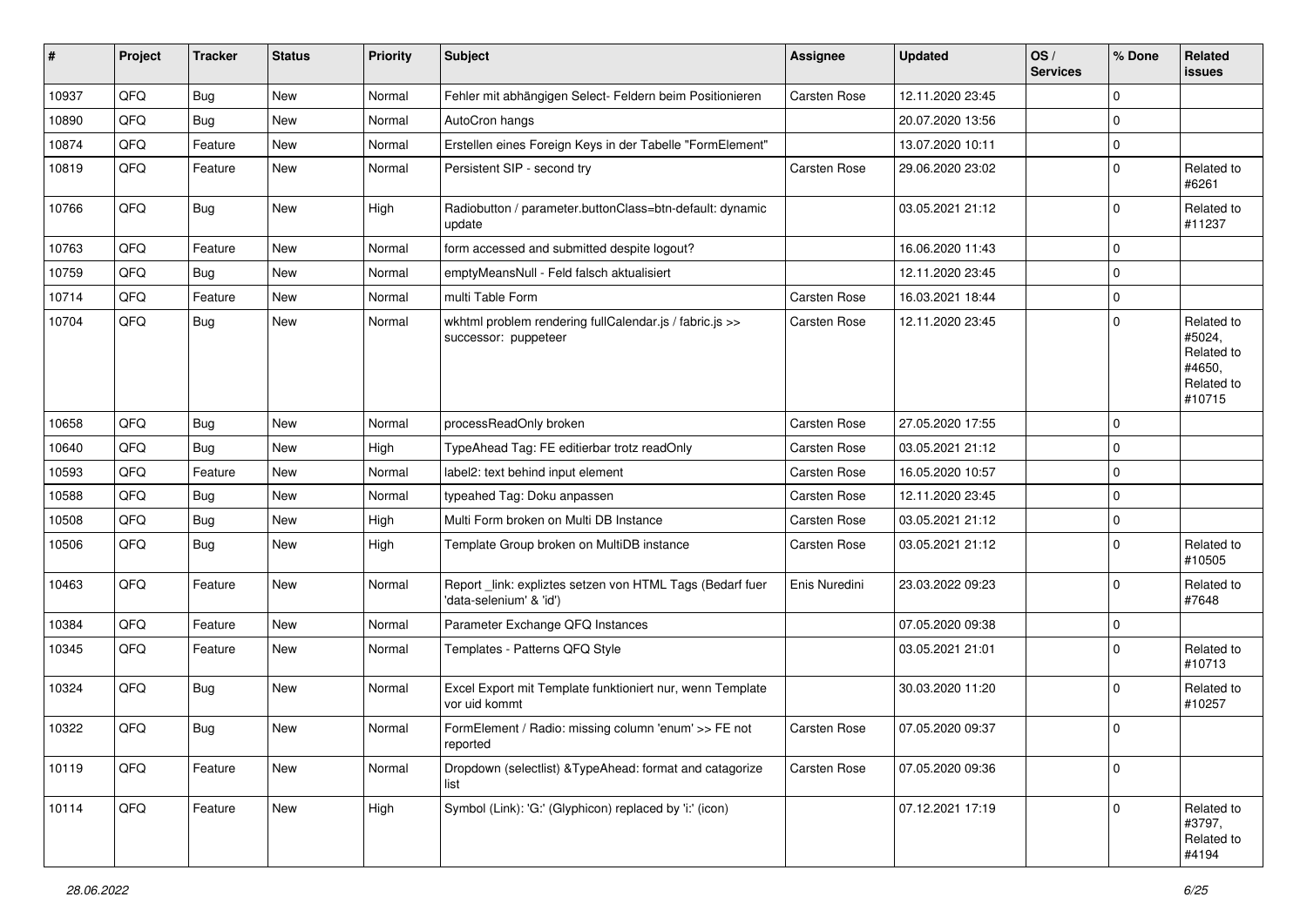| #     | Project    | <b>Tracker</b> | <b>Status</b> | <b>Priority</b> | <b>Subject</b>                                                                                                                        | <b>Assignee</b>     | <b>Updated</b>   | OS/<br><b>Services</b> | % Done      | Related<br><b>issues</b>                                             |
|-------|------------|----------------|---------------|-----------------|---------------------------------------------------------------------------------------------------------------------------------------|---------------------|------------------|------------------------|-------------|----------------------------------------------------------------------|
| 10082 | QFQ        | Bug            | <b>New</b>    | Normal          | FE.type=SELECT - 'sanatize' Class                                                                                                     | Carsten Rose        | 07.05.2020 09:36 |                        | $\Omega$    | Related to<br>#10081                                                 |
| 10081 | QFQ        | Bug            | <b>New</b>    | High            | Stale record lock after 'forbidden' character                                                                                         | Carsten Rose        | 03.05.2021 21:12 |                        | $\Omega$    | Related to<br>#10082,<br>Related to<br>#9789                         |
| 10080 | QFQ        | Feature        | New           | Normal          | Popup on 'save' / 'close': configure dialog (answer<br>yes/no/cancle/)                                                                | Carsten Rose        | 28.03.2021 20:52 |                        | $\Omega$    | Is duplicate<br>of #12262                                            |
| 10014 | QFQ        | Feature        | New           | Normal          | Manual.rst: describe behaviour and process order of<br>fillStoreVar, slaveId, sqlBefore,                                              | Carsten Rose        | 01.02.2020 22:31 |                        | $\mathbf 0$ |                                                                      |
| 9983  | QFQ        | Feature        | <b>New</b>    | Normal          | Report Notation: new keyword 'range'                                                                                                  | <b>Carsten Rose</b> | 01.02.2020 15:55 |                        | $\mathbf 0$ |                                                                      |
| 9927  | QFQ        | Feature        | New           | Normal          | QFQ Update: a) Update nur machen wenn BE User<br>eingeloggt ist., b) Bei Fehler genaue Meldung welcher<br>Updateschritt Probleme hat. | Carsten Rose        | 22.01.2020 12:59 |                        | $\pmb{0}$   |                                                                      |
| 9855  | QFQ        | Bug            | <b>New</b>    | Normal          | <b>Required Check</b>                                                                                                                 |                     | 01.02.2020 15:56 |                        | $\mathbf 0$ |                                                                      |
| 9853  | QFQ        | Feature        | <b>New</b>    | Normal          | Check das SQL / QFQ / Mail Logfile geschrieben wird                                                                                   |                     | 09.01.2020 11:15 |                        | $\mathbf 0$ |                                                                      |
| 9811  | <b>OFO</b> | Feature        | <b>New</b>    | Normal          | Report: tag every n'th row                                                                                                            | Carsten Rose        | 01.02.2020 23:22 |                        | $\Omega$    |                                                                      |
| 9783  | QFQ        | Bug            | <b>New</b>    | Normal          | Email with special characters                                                                                                         | Carsten Rose        | 01.02.2020 23:22 |                        | $\mathbf 0$ |                                                                      |
| 9781  | QFQ        | Feature        | New           | Normal          | Button: CSS class to make buttons smaller                                                                                             | Carsten Rose        | 01.02.2020 23:22 |                        | $\pmb{0}$   |                                                                      |
| 9777  | QFQ        | Feature        | <b>New</b>    | Normal          | Logging QFQ Variables                                                                                                                 | <b>Carsten Rose</b> | 16.12.2019 17:17 |                        | $\mathbf 0$ |                                                                      |
| 9773  | QFQ        | <b>Bug</b>     | <b>New</b>    | Normal          | form.parameter.formModeGlobal=requiredOff                                                                                             | Carsten Rose        | 01.02.2020 15:56 |                        | $\mathbf 0$ |                                                                      |
| 9707  | QFQ        | Feature        | New           | Normal          | SIP security: encode pageld and check pageld on decode                                                                                | Carsten Rose        | 01.02.2020 23:22 |                        | $\pmb{0}$   |                                                                      |
| 9706  | QFQ        | Feature        | <b>New</b>    | Normal          | Multi File Upload (hidden template group)                                                                                             | Carsten Rose        | 01.02.2020 23:22 |                        | $\Omega$    | Related to<br>#7521,<br>Related to<br>#5562,<br>Related to<br>#13330 |
| 9602  | QFQ        | Feature        | <b>New</b>    | Normal          | Form definition as JSON                                                                                                               | <b>Carsten Rose</b> | 01.02.2020 23:21 |                        | $\mathbf 0$ | Related to<br>#9600                                                  |
| 9537  | QFQ        | Feature        | <b>New</b>    | Normal          | FormEditor: Edit fieldset in FrontEnd                                                                                                 | <b>Carsten Rose</b> | 01.02.2020 23:22 |                        | $\mathbf 0$ |                                                                      |
| 9533  | QFQ        | Bug            | <b>New</b>    | Normal          | FE.type=upload: Check in 'beforeSave' if upload is given                                                                              | <b>Carsten Rose</b> | 01.02.2020 23:22 |                        | $\Omega$    | Related to<br>#11523                                                 |
| 9531  | QFQ        | Bug            | <b>New</b>    | High            | FE File: Dynamic Update / modeSql / required detected even<br>it not set                                                              | <b>Carsten Rose</b> | 11.06.2021 20:32 |                        | $\mathbf 0$ | Related to<br>#12398                                                 |
| 9352  | QFQ        | Feature        | <b>New</b>    | Normal          | FE 'Native' fire slaveld, sqlAfter, sqllns                                                                                            | Carsten Rose        | 01.02.2020 23:22 |                        | $\mathbf 0$ |                                                                      |
| 9348  | QFQ        | Feature        | <b>New</b>    | Normal          | defaultThumbnailSize: pre render thumbnails                                                                                           | Carsten Rose        | 12.06.2021 09:05 |                        | $\mathbf 0$ |                                                                      |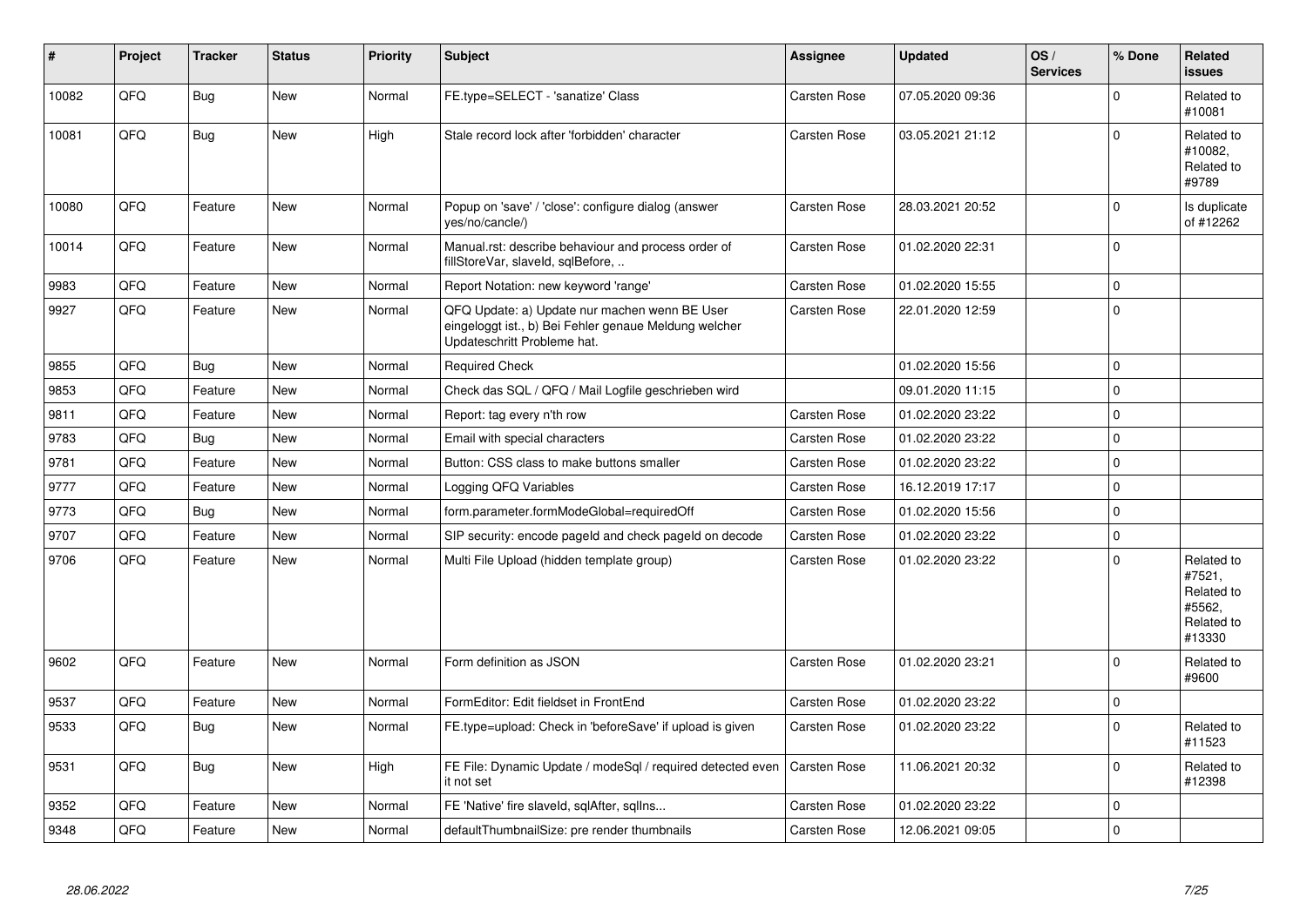| #    | Project | <b>Tracker</b> | <b>Status</b> | <b>Priority</b> | <b>Subject</b>                                                                                             | <b>Assignee</b>     | <b>Updated</b>   | OS/<br><b>Services</b> | % Done              | <b>Related</b><br><b>issues</b>              |
|------|---------|----------------|---------------|-----------------|------------------------------------------------------------------------------------------------------------|---------------------|------------------|------------------------|---------------------|----------------------------------------------|
| 9347 | QFQ     | Bug            | <b>New</b>    | High            | FE.type=upload with dynamic show/hidden: required not<br>detected                                          | Carsten Rose        | 12.06.2021 10:40 |                        | $\Omega$            | Related to<br>#5305,<br>Related to<br>#12398 |
| 9317 | QFQ     | Bug            | <b>New</b>    | Normal          | FE.type=note: with dynamic show/hidden an empty label<br>causes trouble                                    | Carsten Rose        | 01.02.2020 23:22 |                        | $\mathbf 0$         |                                              |
| 9221 | QFQ     | Feature        | <b>New</b>    | Normal          | typeAhead: Zeichenlimite ausschalten                                                                       | Carsten Rose        | 08.05.2021 17:06 |                        | $\mathbf 0$         |                                              |
| 9208 | QFQ     | Feature        | <b>New</b>    | Normal          | Manage 'recent' records                                                                                    | Carsten Rose        | 01.02.2020 23:22 |                        | $\mathbf 0$         |                                              |
| 9177 | QFQ     | <b>Bug</b>     | <b>New</b>    | Normal          | Bug? QFQ tries to save an action FE, which has real<br>existing column name                                | Carsten Rose        | 01.02.2020 23:22 |                        | $\mathbf 0$         |                                              |
| 9136 | QFQ     | Feature        | <b>New</b>    | Normal          | Create ZIP files with dynamic PDFs                                                                         | Carsten Rose        | 01.02.2020 23:22 |                        | $\mathbf 0$         |                                              |
| 9129 | QFQ     | Feature        | New           | Normal          | sqlValidate: Message as notification, not as error                                                         | Carsten Rose        | 01.02.2020 23:22 |                        | $\mathbf 0$         | Related to<br>#9128                          |
| 9128 | QFQ     | Feature        | <b>New</b>    | Normal          | Error Message: not replaced variables- a) replace back to '{',<br>b) underline                             | Carsten Rose        | 01.02.2020 23:22 |                        | $\mathbf 0$         | Related to<br>#9129                          |
| 9127 | QFQ     | Bug            | New           | Normal          | Error Message: change 'roll over' color - text not readable                                                | Carsten Rose        | 01.02.2020 23:22 |                        | $\mathbf 0$         |                                              |
| 9077 | QFQ     | Bug            | <b>New</b>    | Normal          | typeAheadSql: report broken SQL                                                                            | Carsten Rose        | 01.02.2020 23:22 |                        | $\mathbf 0$         |                                              |
| 9013 | QFQ     | <b>Bug</b>     | <b>New</b>    | Normal          | Error in Twig template not handled                                                                         | Carsten Rose        | 20.10.2021 13:43 |                        | $\mathbf 0$         |                                              |
| 8975 | QFQ     | Feature        | New           | Normal          | Report Notation: 2.0                                                                                       | Carsten Rose        | 01.02.2020 23:22 |                        | $\mathbf 0$         | Related to<br>#8963                          |
| 8962 | QFQ     | Feature        | <b>New</b>    | High            | allow for form fields with identical names                                                                 | Carsten Rose        | 03.05.2021 21:14 |                        | $\mathbf 0$         |                                              |
| 8891 | QFQ     | <b>Bug</b>     | <b>New</b>    | High            | formSubmitLog: do not log passwords                                                                        | Enis Nuredini       | 25.03.2022 09:06 |                        | $\mathbf 0$         |                                              |
| 8806 | QFQ     | Feature        | <b>New</b>    | Normal          | SQL Function nl2br                                                                                         | Carsten Rose        | 01.02.2020 23:22 |                        | $\mathbf 0$         |                                              |
| 8719 | QFQ     | Feature        | <b>New</b>    | Normal          | extraButtonLock: add support for 0/1                                                                       | Carsten Rose        | 01.02.2020 23:22 |                        | $\mathbf 0$         |                                              |
| 8702 | QFQ     | Feature        | <b>New</b>    | Normal          | Load Record which is locked: missing user info                                                             | Carsten Rose        | 11.12.2019 16:16 |                        | $\mathbf 0$         | Related to<br>#9789                          |
| 8668 | QFQ     | Bug            | <b>New</b>    | High            | Pill disabled: dyamic mode 'hidden' not respected - FE is still<br>required                                | Carsten Rose        | 03.05.2021 21:14 |                        | $\Omega$            |                                              |
| 8431 | QFQ     | Bug            | <b>New</b>    | High            | autocron.php with wrong path                                                                               | Carsten Rose        | 03.05.2021 21:14 |                        | $\mathsf{O}\xspace$ |                                              |
| 8336 | QFQ     | Feature        | <b>New</b>    | Normal          | Form $>$ modified $>$ Close New: a) Optional disable popup, b)<br>custom text, c) mode on save: close stay | Carsten Rose        | 01.02.2020 23:22 |                        | $\mathbf 0$         | Related to<br>#8335                          |
| 8217 | QFQ     | Feature        | <b>New</b>    | Normal          | if-elseif-else construct                                                                                   | Carsten Rose        | 16.03.2021 18:41 |                        | $\mathbf 0$         | Related to<br>#10716                         |
| 8187 | QFQ     | Feature        | New           | Normal          | Subrecord: enable/hide new button - make new/edit/delete<br>customizeable.                                 | Carsten Rose        | 06.03.2021 18:44 |                        | $\mathbf 0$         | Related to<br>#11326                         |
| 8089 | QFQ     | Feature        | New           | Normal          | Copy/Paste for FormElements                                                                                | <b>Carsten Rose</b> | 01.02.2020 23:22 |                        | $\mathbf 0$         |                                              |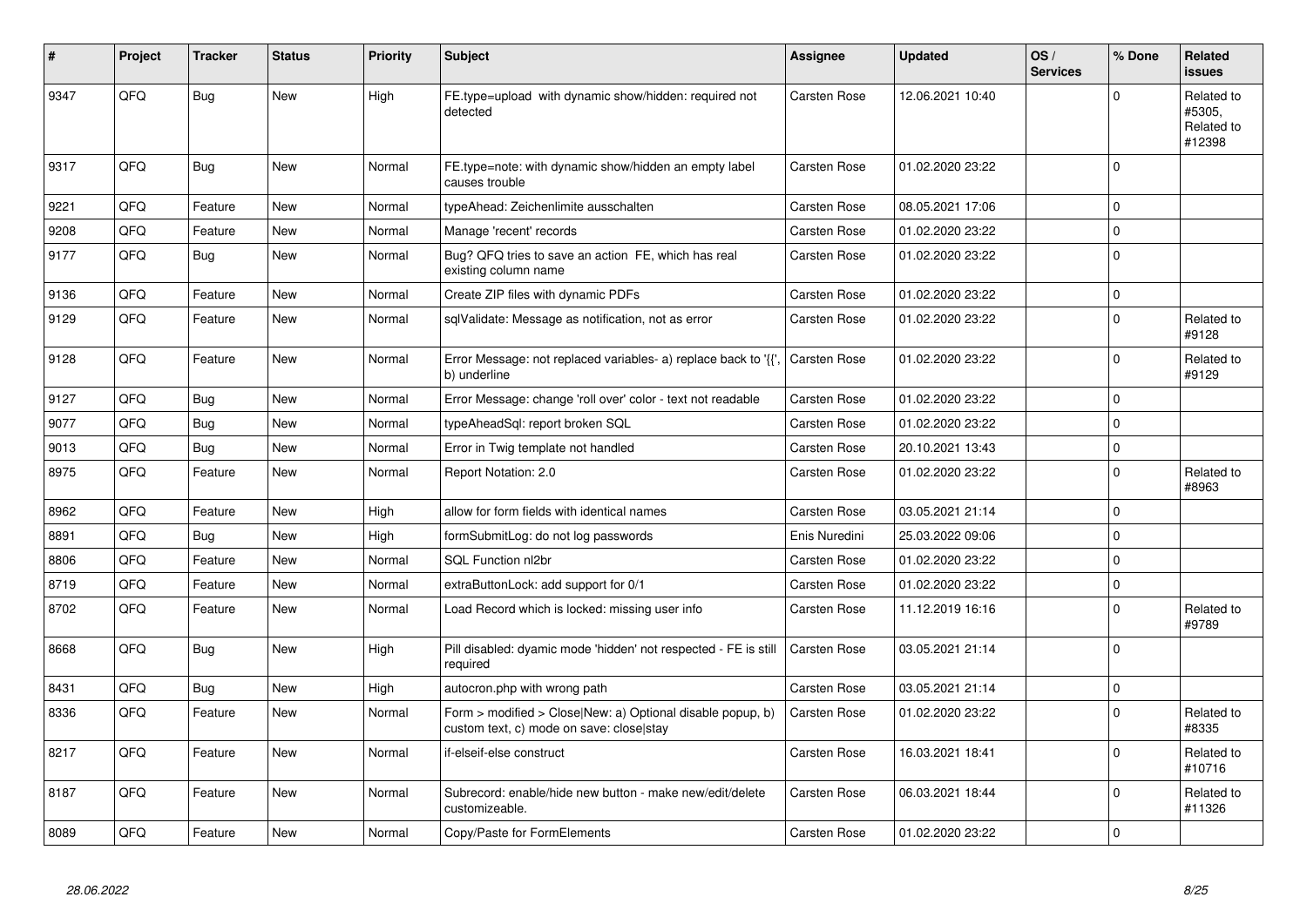| #    | Project | <b>Tracker</b> | <b>Status</b> | <b>Priority</b> | Subject                                                                                               | <b>Assignee</b>     | <b>Updated</b>   | OS/<br><b>Services</b> | % Done      | Related<br><b>issues</b>  |
|------|---------|----------------|---------------|-----------------|-------------------------------------------------------------------------------------------------------|---------------------|------------------|------------------------|-------------|---------------------------|
| 8083 | QFQ     | Bug            | New           | High            | FormEditor: primary table list does not respect<br>'indexDb={{indexData:Y}}'                          | <b>Carsten Rose</b> | 03.05.2021 21:14 |                        | $\mathbf 0$ | Has<br>duplicate<br>#6678 |
| 8049 | QFQ     | Bug            | New           | Normal          | FE.type=note, column 'value': text moves some pixel to top<br>after save                              | Carsten Rose        | 01.02.2020 23:22 |                        | $\mathbf 0$ |                           |
| 7924 | QFQ     | Feature        | New           | Normal          | Radio/Checkbox with Tooltip                                                                           | Carsten Rose        | 01.02.2020 23:22 |                        | $\mathbf 0$ |                           |
| 7920 | QFQ     | Feature        | New           | Normal          | FE: Syntax Highlight, Zeinlenumbruch                                                                  | Carsten Rose        | 01.02.2020 10:03 |                        | $\mathbf 0$ |                           |
| 7899 | QFQ     | Bug            | <b>New</b>    | High            | Fe.type=password / retype / required: always complain about<br>missing value                          | Carsten Rose        | 03.05.2021 21:14 |                        | $\mathbf 0$ |                           |
| 7890 | QFQ     | Bug            | <b>New</b>    | Normal          | FormElement 'required': extraButtonInfo not aligned                                                   | Carsten Rose        | 11.06.2021 21:17 |                        | $\mathbf 0$ | Related to<br>#11517      |
| 7850 | QFQ     | Feature        | New           | High            | Upload records: non 'pathFileName' column                                                             | Carsten Rose        | 03.05.2021 21:14 |                        | $\mathbf 0$ |                           |
| 7812 | QFQ     | Feature        | New           | Normal          | FE 'Subrecord' - new option 'subrecordShowFilter',<br>'subrecordPaging'                               | Carsten Rose        | 01.02.2020 23:22 |                        | $\mathbf 0$ |                           |
| 7795 | QFQ     | <b>Bug</b>     | <b>New</b>    | Normal          | Readonly Form: Typeahead-Felder                                                                       | <b>Carsten Rose</b> | 01.02.2020 23:22 |                        | $\mathbf 0$ |                           |
| 7685 | QFQ     | <b>Bug</b>     | New           | Normal          | Open FormElement from QFQ error message and save<br>modified record: error about missing {{formId:F}} | Carsten Rose        | 01.02.2020 23:22 |                        | $\mathbf 0$ |                           |
| 7683 | QFQ     | Feature        | New           | Normal          | Special column names in '{{ SELECT  AS _link }}' should<br>be detected                                | Carsten Rose        | 01.02.2020 23:21 |                        | $\mathbf 0$ |                           |
| 7681 | QFQ     | Feature        | <b>New</b>    | Normal          | Optional switch off 'check for modified record'                                                       | Carsten Rose        | 01.02.2020 23:21 |                        | $\mathbf 0$ |                           |
| 7660 | QFQ     | Feature        | New           | Normal          | IMAP: import mails to DB, move / delete mails                                                         | Carsten Rose        | 01.02.2020 09:52 |                        | $\mathbf 0$ |                           |
| 7650 | QFQ     | <b>Bug</b>     | New           | High            | Optional do not show 'required' sign on FormElement                                                   | Carsten Rose        | 03.05.2021 21:14 |                        | $\mathbf 0$ |                           |
| 7574 | QFQ     | Bug            | New           | Normal          | Substitute error: form element not reported / dont parse<br>Form.note                                 | Carsten Rose        | 01.02.2020 23:21 |                        | $\mathbf 0$ |                           |
| 7547 | QFQ     | Bug            | New           | Normal          | Error Message in afterSave: wrong parameter column<br>reported                                        | Carsten Rose        | 01.02.2020 23:22 |                        | $\mathbf 0$ |                           |
| 7524 | QFQ     | Bug            | <b>New</b>    | Normal          | QFQ throws a 'General Error' if 'fileadmin/protected/log/' is<br>not writeable                        | Carsten Rose        | 01.02.2020 23:22 |                        | $\mathbf 0$ |                           |
| 7521 | QFQ     | Feature        | New           | Normal          | TemplateGroup: fe.type=upload                                                                         | Carsten Rose        | 01.02.2020 23:21 |                        | $\mathbf 0$ | Related to<br>#9706       |
| 7520 | QFQ     | Feature        | <b>New</b>    | Normal          | QR Code:  AS _qr ( AS _link)                                                                          | Carsten Rose        | 01.02.2020 23:22 |                        | $\mathbf 0$ |                           |
| 7519 | QFQ     | Feature        | <b>New</b>    | Normal          | Select: Multi                                                                                         | Carsten Rose        | 01.02.2020 23:22 |                        | 0           |                           |
| 7513 | QFQ     | <b>Bug</b>     | New           | Normal          | Radios not correct aligned                                                                            | Carsten Rose        | 01.02.2020 23:22 |                        | $\mathbf 0$ |                           |
| 7512 | QFQ     | Bug            | New           | Normal          | FE: inputType=number >> 'pattern' is not respected                                                    | Carsten Rose        | 01.02.2020 23:22 |                        | $\mathbf 0$ |                           |
| 7481 | QFQ     | Feature        | New           | Normal          | Detect 'BaseUrl' automatically                                                                        | Carsten Rose        | 01.02.2020 23:21 |                        | $\mathbf 0$ |                           |
| 7480 | QFQ     | Feature        | New           | Normal          | Record History (Undo / Redo)                                                                          | Carsten Rose        | 11.12.2019 16:16 |                        | 0           | Related to<br>#2361       |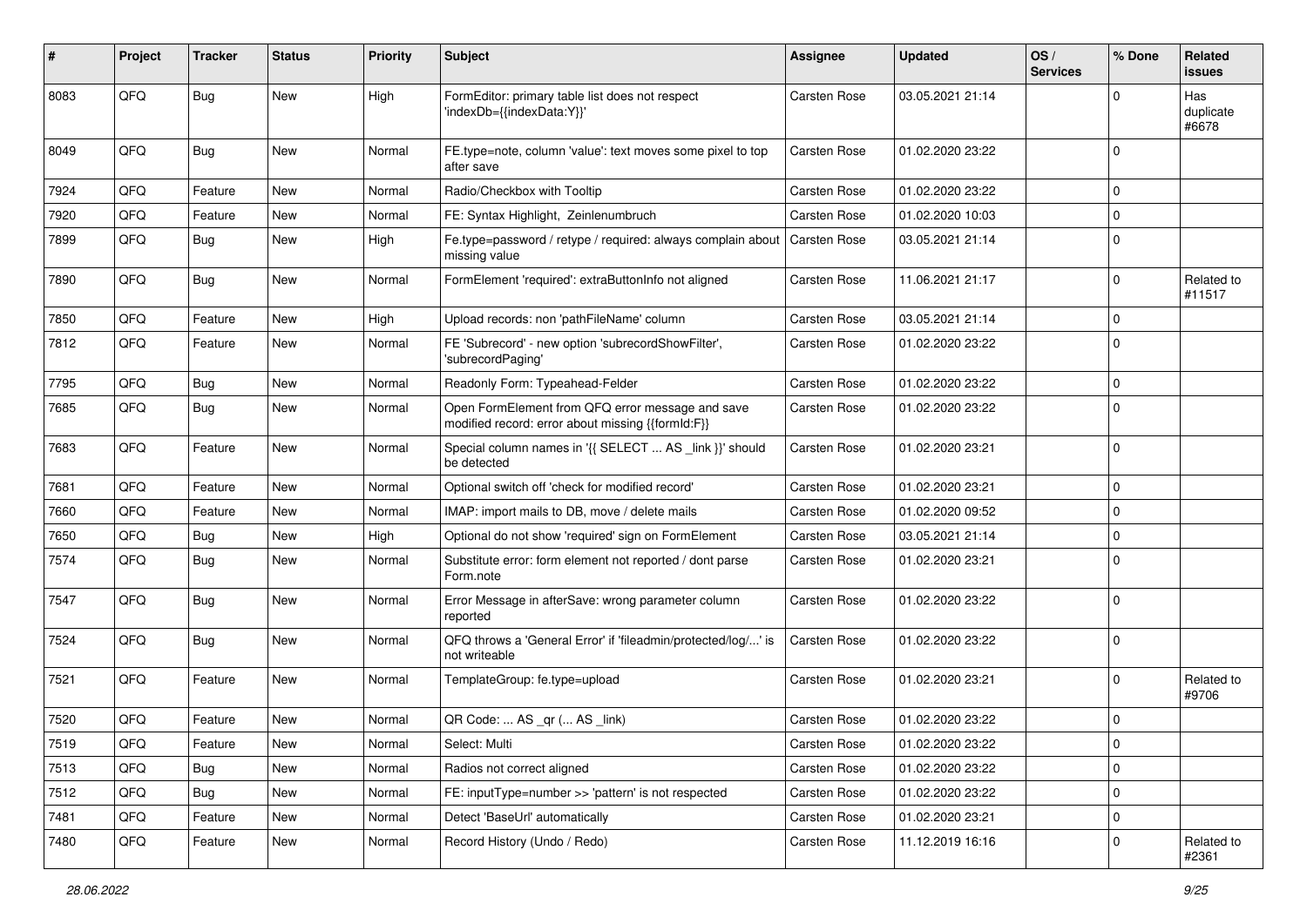| #    | Project | <b>Tracker</b> | <b>Status</b> | <b>Priority</b> | Subject                                                                                                                    | Assignee     | <b>Updated</b>   | OS/<br><b>Services</b> | % Done      | Related<br>issues                           |
|------|---------|----------------|---------------|-----------------|----------------------------------------------------------------------------------------------------------------------------|--------------|------------------|------------------------|-------------|---------------------------------------------|
| 7342 | QFQ     | Feature        | <b>New</b>    | Normal          | add content = hide_this                                                                                                    | Carsten Rose | 01.02.2020 23:21 |                        | $\mathbf 0$ |                                             |
| 7280 | QFQ     | Feature        | New           | Normal          | recently used table                                                                                                        | Carsten Rose | 01.02.2020 23:21 |                        | $\mathbf 0$ |                                             |
| 7261 | QFQ     | <b>Bug</b>     | <b>New</b>    | Normal          | Report pathFilename for user without path, only the filename                                                               | Carsten Rose | 01.02.2020 23:21 |                        | $\mathbf 0$ |                                             |
| 7239 | QFQ     | Feature        | New           | Normal          | TinyMCE: html tag whitelist                                                                                                | Carsten Rose | 01.02.2020 23:21 |                        | $\mathbf 0$ | Related to<br>#14320                        |
| 7219 | QFQ     | Bug            | New           | Normal          | typeSheadSql / typeAheadSqlPrefetch: change to curly<br>braces                                                             | Carsten Rose | 01.02.2020 23:21 |                        | $\mathbf 0$ |                                             |
| 7175 | QFQ     | Feature        | New           | Normal          | Upload: md5 hash as filename                                                                                               | Carsten Rose | 01.02.2020 23:21 |                        | $\mathbf 0$ |                                             |
| 7119 | QFQ     | Feature        | <b>New</b>    | Normal          | Upload: scaleDownWidth, scaleDownHeight                                                                                    | Carsten Rose | 01.02.2020 23:21 |                        | $\mathbf 0$ |                                             |
| 7109 | QFQ     | Feature        | New           | Normal          | Dynamic Updates: row/element hide                                                                                          | Carsten Rose | 01.02.2020 23:22 |                        | $\mathbf 0$ | Has<br>duplicate<br>#4081                   |
| 7102 | QFQ     | Feature        | <b>New</b>    | Normal          | Comment sign in report: '#' and '--'                                                                                       | Carsten Rose | 01.02.2020 23:21 |                        | $\mathbf 0$ |                                             |
| 7099 | QFQ     | Feature        | New           | Normal          | Redesign FormEditor                                                                                                        | Carsten Rose | 01.02.2020 23:21 |                        | $\mathbf 0$ |                                             |
| 7014 | QFQ     | <b>Bug</b>     | New           | Normal          | Sending invalid emails succeeds when<br>debug.redirectAllMailTo is set                                                     | Carsten Rose | 01.02.2020 23:21 |                        | $\mathbf 0$ |                                             |
| 7002 | QFQ     | <b>Bug</b>     | <b>New</b>    | Normal          | Dynamic Update: row does not disappear / appear                                                                            | Carsten Rose | 01.02.2020 23:22 |                        | $\mathbf 0$ |                                             |
| 6912 | QFQ     | Bug            | New           | Normal          | error Message Var 'deadline' already set in SIP - in Form<br>with FE.value={{deadline:R:::{{deadlinePeriod:Y}}}}           | Carsten Rose | 01.02.2020 23:21 |                        | $\mathbf 0$ |                                             |
| 6855 | QFQ     | Feature        | New           | Normal          | With {{feUser:U}}!={{feUser:T}}: Save / Delete: only possible<br>with {{feUserSave:U}}='yes' and '{{feUserDelete:U}}='yes' | Carsten Rose | 01.02.2020 23:21 |                        | $\mathbf 0$ |                                             |
| 6765 | QFQ     | Feature        | <b>New</b>    | Normal          | Moeglichkeit via QFQ eigene Logs zu schreiben                                                                              | Carsten Rose | 01.02.2020 23:21 |                        | $\mathbf 0$ |                                             |
| 6723 | QFQ     | Feature        | <b>New</b>    | Normal          | Report QFQ Installation and Version                                                                                        | Carsten Rose | 12.06.2021 09:07 |                        | $\mathbf 0$ |                                             |
| 6677 | QFQ     | Bug            | New           | Normal          | Error message FE Action Element: no/wrong FE reference<br>who cause the problem.                                           | Carsten Rose | 01.02.2020 23:21 |                        | $\mathbf 0$ |                                             |
| 6602 | QFQ     | Feature        | New           | Normal          | Formlet: in Report auf Mausklick ein mini-form oeffnen                                                                     | Carsten Rose | 11.12.2019 16:16 |                        | $\mathbf 0$ |                                             |
| 6594 | QFQ     | Feature        | New           | Normal          | Excel: on download, check if there is a valid sip                                                                          | Carsten Rose | 01.02.2020 23:21 |                        | $\mathbf 0$ |                                             |
| 6483 | QFQ     | <b>Bug</b>     | <b>New</b>    | Normal          | R Store funktioniert nicht bei 'Report Notation' im FE                                                                     | Carsten Rose | 01.02.2020 23:21 |                        | $\mathbf 0$ |                                             |
| 6462 | QFQ     | Bug            | New           | Normal          | File Upload: Nutzlose Fehlermeldung wenn Datei zu gross                                                                    | Carsten Rose | 01.02.2020 23:21 |                        | $\mathbf 0$ | Related to<br>#6139                         |
| 6437 | QFQ     | Feature        | New           | Normal          | Neuer Mode Button bei FormElementen                                                                                        | Carsten Rose | 01.02.2020 23:21 |                        | 0           | Related to<br>#9668,<br>Blocked by<br>#9678 |
| 6292 | QFQ     | Feature        | New           | Normal          | Download: File speichern mit Hash aber original Filename in<br>der Datenbank vermerken fuer Downloads                      | Carsten Rose | 01.02.2020 23:21 |                        | $\mathbf 0$ |                                             |
| 6289 | QFQ     | Feature        | New           | Normal          | Form: Log                                                                                                                  | Carsten Rose | 01.02.2020 23:21 |                        | $\mathbf 0$ |                                             |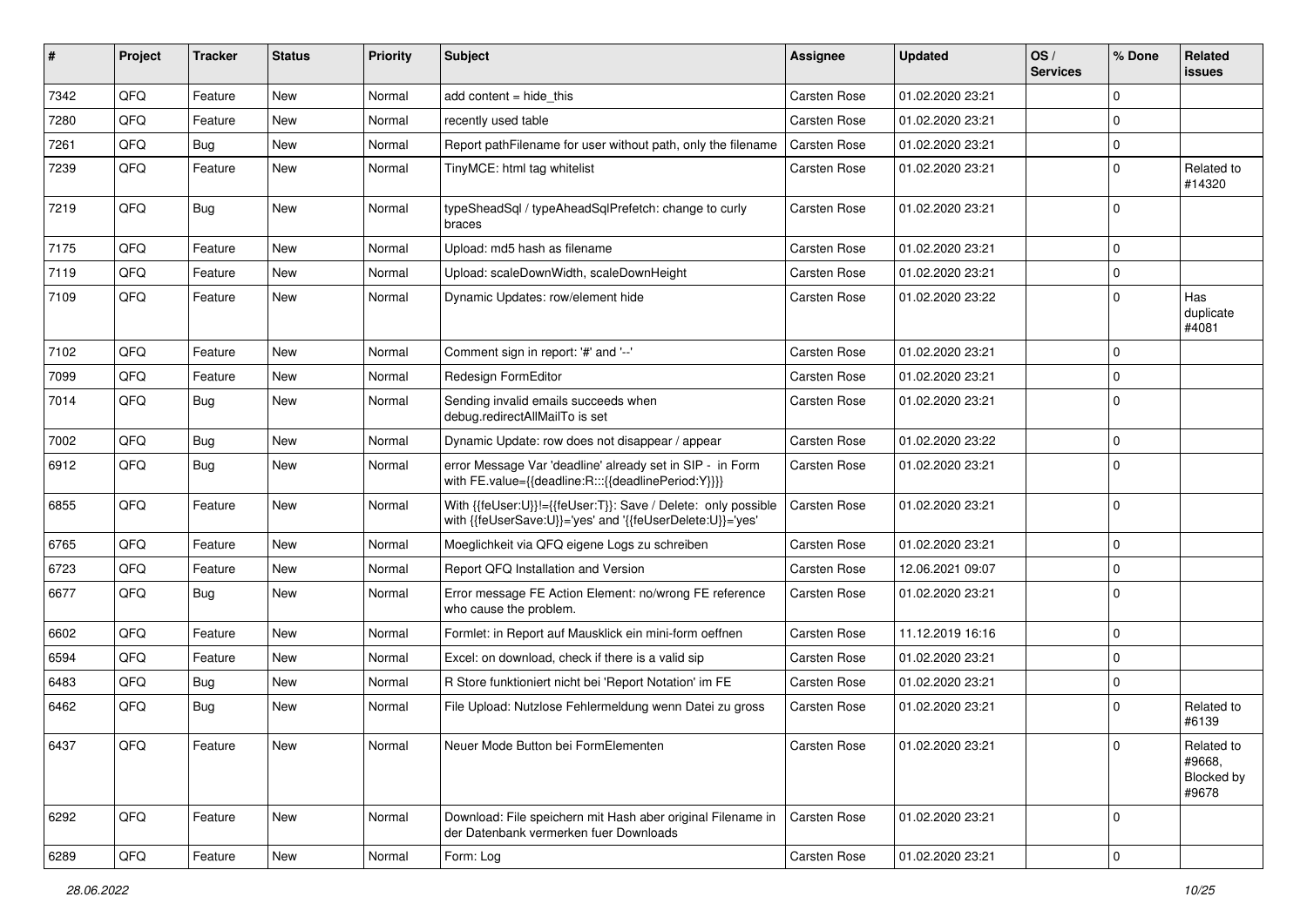| ∦    | Project | <b>Tracker</b> | <b>Status</b> | <b>Priority</b> | Subject                                                                                            | <b>Assignee</b>     | <b>Updated</b>   | OS/<br><b>Services</b> | % Done      | <b>Related</b><br><b>issues</b>             |
|------|---------|----------------|---------------|-----------------|----------------------------------------------------------------------------------------------------|---------------------|------------------|------------------------|-------------|---------------------------------------------|
| 6261 | QFQ     | Feature        | New           | Normal          | Persistent SIP                                                                                     | Carsten Rose        | 12.06.2021 09:07 |                        | $\Omega$    | Related to<br>#10819                        |
| 5782 | QFQ     | Feature        | <b>New</b>    | Normal          | NextCloud API                                                                                      | Carsten Rose        | 01.02.2020 10:02 |                        | $\mathbf 0$ |                                             |
| 5715 | QFQ     | Feature        | New           | High            | PDF Caching                                                                                        | Carsten Rose        | 03.05.2021 21:14 |                        | $\mathbf 0$ | Related to<br>#5851,<br>Related to<br>#6357 |
| 5576 | QFQ     | Bug            | <b>New</b>    | Normal          | Using MySQL 'DROP' requires privilege - wich is not really<br>necessary.                           | Carsten Rose        | 01.02.2020 23:21 |                        | $\mathbf 0$ |                                             |
| 5559 | QFQ     | Bug            | New           | Normal          | FE.type = Upload: 'accept' might contain variables                                                 | Carsten Rose        | 11.05.2020 21:23 |                        | $\mathbf 0$ |                                             |
| 5459 | QFQ     | <b>Bug</b>     | New           | High            | Multi DB: spread system tables between 'QFQ' and 'Data'-DB                                         | <b>Carsten Rose</b> | 03.05.2021 21:14 |                        | $\mathbf 0$ | Related to<br>#4720                         |
| 5345 | QFQ     | Feature        | New           | Normal          | Report: UPDATE / INSERT / DELETE statements should<br>trigger subqueries, depending on the result. | Carsten Rose        | 27.05.2020 16:11 |                        | $\mathbf 0$ |                                             |
| 5305 | QFQ     | <b>Bug</b>     | New           | Normal          | Upload FormElement: nicht disabled by readonly Form                                                | Carsten Rose        | 16.06.2021 13:43 |                        | $\mathbf 0$ | Related to<br>#9347,<br>Related to<br>#9834 |
| 5221 | QFQ     | Bug            | New           | High            | Download Dialog: Bleibt stehen in FF wenn Datei<br>automatisch gespeichert wird.                   | Carsten Rose        | 03.05.2021 21:14 |                        | $\mathbf 0$ |                                             |
| 5131 | QFQ     | Feature        | New           | Normal          | Activate Spin Gear ('wait/busy' indicator) via LINK attribute                                      | Carsten Rose        | 01.02.2020 23:21 |                        | $\mathbf 0$ |                                             |
| 4756 | QFQ     | Bug            | <b>New</b>    | Normal          | Form dirty even nothing changes                                                                    | Carsten Rose        | 11.12.2019 16:16 |                        | $\mathbf 0$ |                                             |
| 4413 | QFQ     | Feature        | New           | Normal          | fieldset: show/hidden, modeSql, dynamicUpdate                                                      | Carsten Rose        | 09.02.2022 15:19 |                        | $\mathbf 0$ |                                             |
| 4250 | QFQ     | Feature        | <b>New</b>    | Normal          | AutoCron in QFQ via PHP                                                                            | Carsten Rose        | 01.02.2020 23:21 |                        | $\mathbf 0$ | Related to<br>#3292,<br>Related to<br>#3291 |
| 4082 | QFQ     | Feature        | New           | Normal          | Dynamic Update: modeSql - useful default                                                           | Carsten Rose        | 01.02.2020 23:22 |                        | $\mathbf 0$ |                                             |
| 4050 | QFQ     | Feature        | New           | Normal          | sql.log: 1) FormElement ID which causes a specific action,<br>2) Result in the same row.           | <b>Carsten Rose</b> | 15.04.2020 11:35 |                        | $\mathbf 0$ | Related to<br>#5458                         |
| 4023 | QFQ     | Feature        | <b>New</b>    | Normal          | prepared statements - FE action: salveld, sqlInsert,<br>sqlUpdate, sqlDelete, sqlBefore, sqlAfter  | Carsten Rose        | 11.12.2019 16:15 |                        | $\mathbf 0$ |                                             |
| 3864 | QFQ     | Feature        | <b>New</b>    | Normal          | Encrypt / decrypt field                                                                            | Carsten Rose        | 08.03.2021 18:08 |                        | $\mathbf 0$ |                                             |
| 3727 | QFO     | Feature        | New           | High            | Security: Session Hijacking erschweren                                                             | Carsten Rose        | 03.05.2021 21:14 |                        | $\mathbf 0$ |                                             |
| 3547 | QFQ     | Bug            | New           | Normal          | FE of type 'note' causes writing of empty fields.                                                  | Carsten Rose        | 01.02.2020 23:21 |                        | $\mathbf 0$ |                                             |
| 3504 | QFQ     | Feature        | New           | Normal          | Logging: welche Action FEs werden wann wie ausgefuehrt                                             | Carsten Rose        | 01.02.2020 23:21 |                        | $\mathbf 0$ | Related to<br>#5458,<br>Related to<br>#4092 |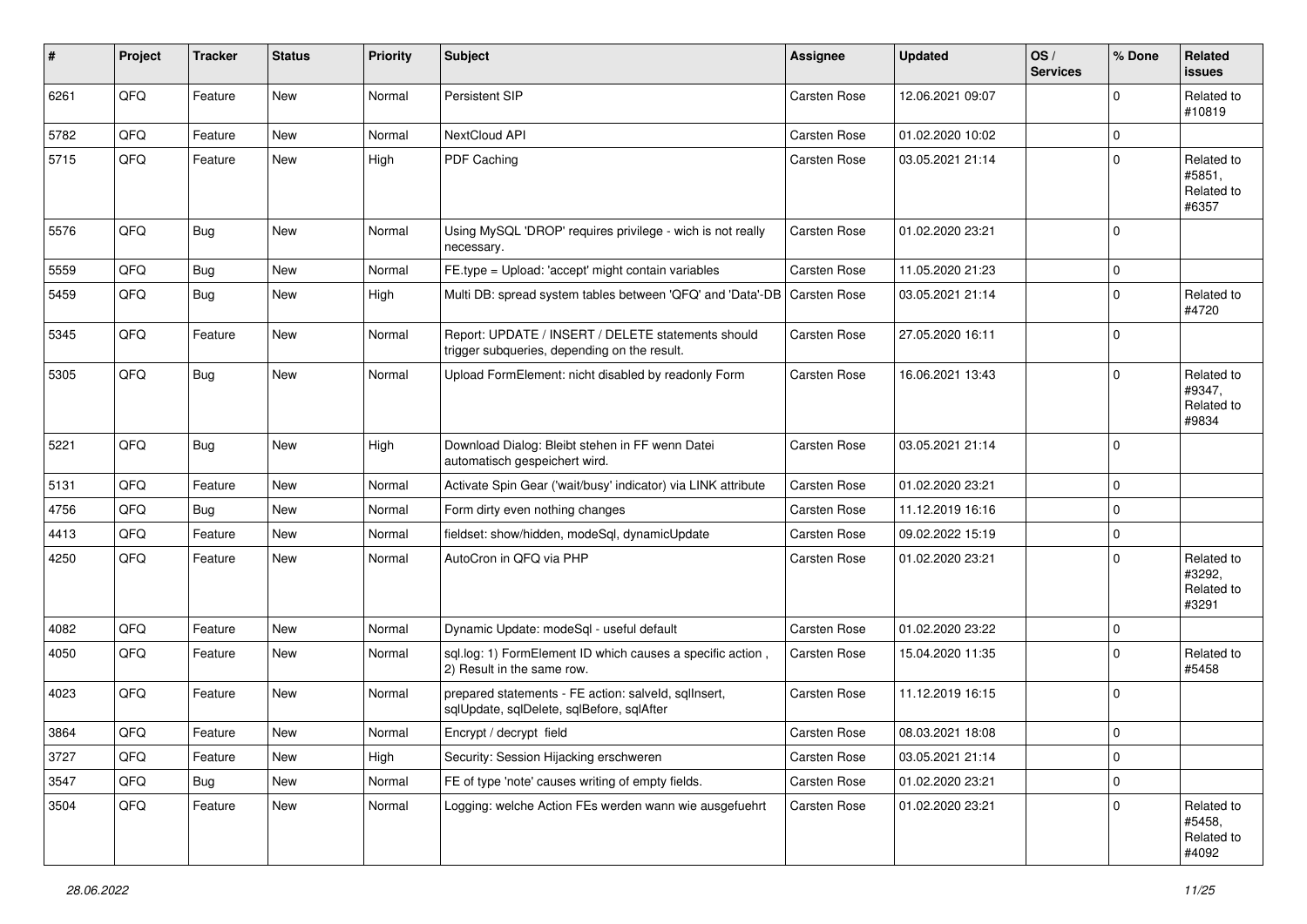| #     | Project        | <b>Tracker</b> | <b>Status</b> | Priority | <b>Subject</b>                                           | <b>Assignee</b>     | <b>Updated</b>   | OS/<br><b>Services</b> | % Done      | <b>Related</b><br>issues                                               |
|-------|----------------|----------------|---------------|----------|----------------------------------------------------------|---------------------|------------------|------------------------|-------------|------------------------------------------------------------------------|
| 3432  | QFQ            | Feature        | New           | Normal   | subrecord: dynamicUpdate                                 | Carsten Rose        | 11.06.2020 21:10 |                        | $\mathbf 0$ | Related to<br>#5691                                                    |
| 2361  | QFQ            | Feature        | New           | Normal   | Logging wer/wann/wo welches Formular aufgerufen hat      | Carsten Rose        | 11.12.2019 16:15 |                        | $\mathbf 0$ | Related to<br>#4432,<br>Related to<br>#7480                            |
| 14371 | QFQ            | Feature        | Priorize      | Normal   | <b>LDAP via REPORT</b>                                   | Carsten Rose        | 19.06.2022 16:37 |                        | $\mathbf 0$ |                                                                        |
| 14290 | QFQ            | Feature        | Priorize      | Normal   | FormEditor: Show Table Definition                        | Carsten Rose        | 19.06.2022 16:37 |                        | $\mathbf 0$ |                                                                        |
| 14283 | QFQ            | Bug            | Priorize      | Normal   | HEIC / HEIF convert doesn't trigger                      | Carsten Rose        | 19.06.2022 16:37 |                        | $\mathbf 0$ |                                                                        |
| 13943 | QFQ            | <b>Bug</b>     | Priorize      | Normal   | unable to find formgroup                                 | Enis Nuredini       | 28.05.2022 11:03 |                        | $\mathbf 0$ |                                                                        |
| 13900 | QFQ            | Feature        | Priorize      | Normal   | Selenium: Check das Cookie/PDF funktioniert              | Enis Nuredini       | 25.03.2022 12:45 |                        | $\mathbf 0$ |                                                                        |
| 12504 | QFQ            | Feature        | Priorize      | Normal   | sql.log: report fe.id                                    | Carsten Rose        | 05.05.2021 22:09 |                        | $\mathbf 0$ |                                                                        |
| 12503 | QFQ            | Feature        | Priorize      | Normal   | Detect dangerous UPDATE statement with missing WHERE     | Carsten Rose        | 05.05.2021 22:09 |                        | $\mathbf 0$ |                                                                        |
| 12452 | QFQ            | Feature        | Priorize      | Normal   | BaseURL: alsways with '/' at the end                     | Carsten Rose        | 19.06.2022 13:45 |                        | $\mathbf 0$ | Related to<br>#10782                                                   |
| 12325 | QFQ            | Bug            | Priorize      | Normal   | MultiDB form.dblndex not working for report syntax       | <b>Carsten Rose</b> | 07.09.2021 13:37 |                        | $\mathbf 0$ | Related to<br>#12145,<br>Related to<br>#12314                          |
| 11320 | QFQ            | Feature        | Priorize      | Normal   | Typo3 Version 10 support                                 | <b>Carsten Rose</b> | 05.05.2021 22:09 |                        | $\mathbf 0$ |                                                                        |
| 10569 | QFQ            | Feature        | Priorize      | Normal   | link _blank more safe                                    | Enis Nuredini       | 25.03.2022 12:44 |                        | $\mathbf 0$ |                                                                        |
| 10015 | QFQ            | Feature        | Priorize      | Normal   | Monospace in Textarea                                    | Carsten Rose        | 03.02.2020 13:40 |                        | $\mathbf 0$ |                                                                        |
| 10012 | QFQ            | Feature        | Priorize      | Normal   | redirectAllMailTo: {{beEmail:T}}                         | Carsten Rose        | 08.05.2021 09:54 |                        | $\mathbf 0$ | Related to<br>#12412,<br>Related to<br>#12413,<br>Related to<br>#10011 |
| 10011 | QFQ            | Feature        | Priorize      | Normal   | Offer new STORE_TYPO3 Variable 'beUser', 'beEmail'       | Carsten Rose        | 08.05.2021 09:51 |                        | $\Omega$    | Related to<br>#10012,<br>Related to<br>#12511                          |
| 10005 | QFQ            | Feature        | Priorize      | Normal   | Report / special column name:  AS calendar               | <b>Carsten Rose</b> | 03.06.2020 17:28 |                        | $\mathbf 0$ |                                                                        |
| 10003 | QFQ            | Feature        | Priorize      | Normal   | fieldset: stronger visualize group                       | Benjamin Baer       | 12.02.2020 08:13 |                        | $\mathbf 0$ |                                                                        |
| 9975  | QFQ            | Bug            | Priorize      | Normal   | Dropdown Menu: 'r:3' broken                              | Carsten Rose        | 01.02.2020 10:13 |                        | $\mathbf 0$ |                                                                        |
| 9968  | QFQ            | Feature        | Priorize      | Normal   | Tooltip in Links for Developer                           | Carsten Rose        | 01.02.2020 23:17 |                        | $\pmb{0}$   |                                                                        |
| 9958  | QFQ            | <b>Bug</b>     | Priorize      | Normal   | Broken subrecord query: no error message                 | Carsten Rose        | 05.02.2021 15:15 |                        | 0           |                                                                        |
| 9947  | $\mathsf{QFQ}$ | Bug            | Priorize      | Normal   | Unwanted error message if missing 'typeAheadSqlPrefetch' | Carsten Rose        | 01.02.2020 10:13 |                        | $\pmb{0}$   |                                                                        |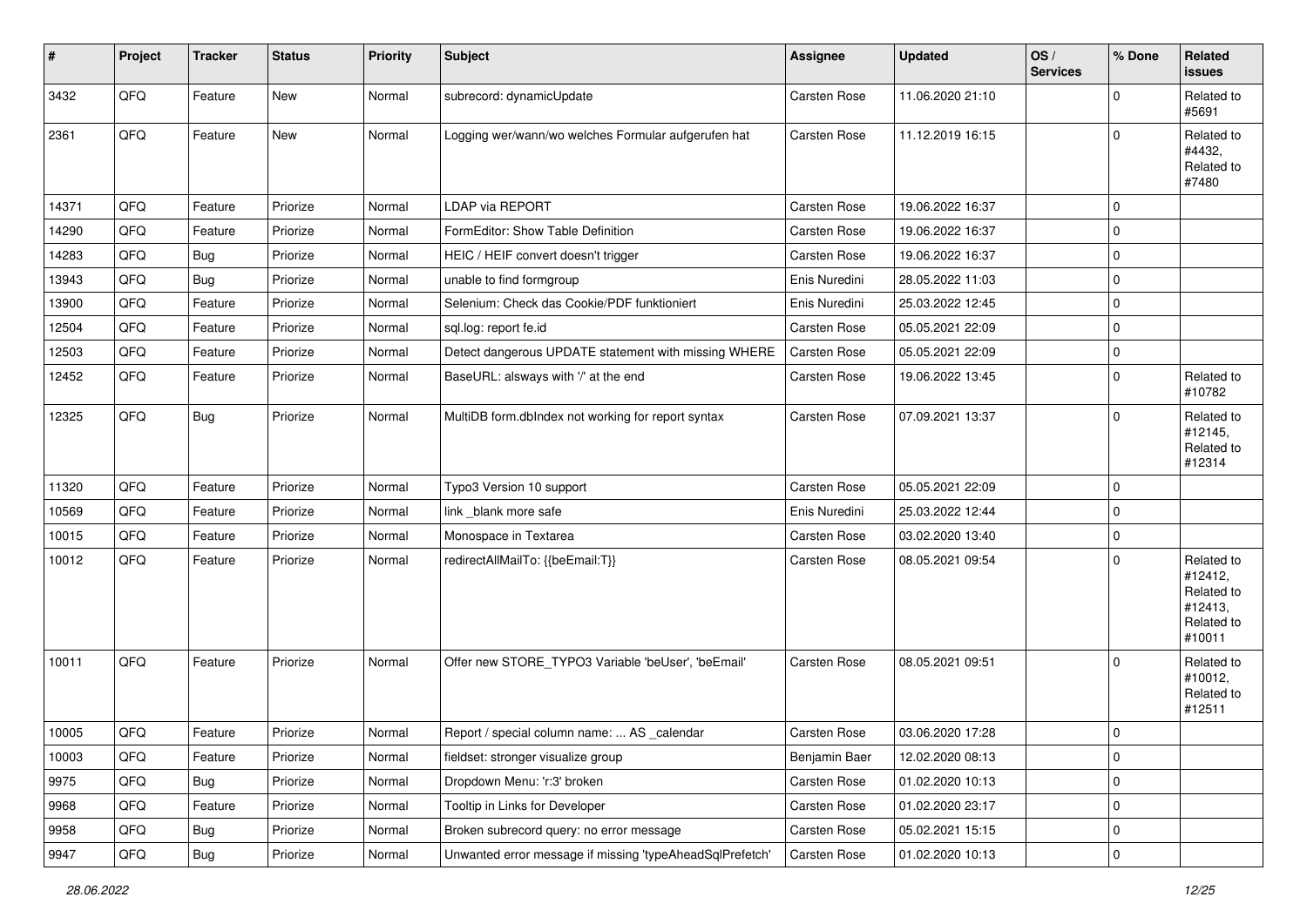| ∦    | Project | <b>Tracker</b> | <b>Status</b> | <b>Priority</b> | <b>Subject</b>                                                                                           | <b>Assignee</b>     | <b>Updated</b>   | OS/<br><b>Services</b> | % Done      | Related<br><b>issues</b>                                                |
|------|---------|----------------|---------------|-----------------|----------------------------------------------------------------------------------------------------------|---------------------|------------------|------------------------|-------------|-------------------------------------------------------------------------|
| 9928 | QFQ     | Feature        | Priorize      | Normal          | SpecialColumnName: a) Deprecated: ' AS "_+tag " ', b)<br>New: ' AS "_ <tag1><tag2>"'</tag2></tag1>       | Carsten Rose        | 01.02.2020 23:17 |                        | $\mathbf 0$ | Related to<br>#9929                                                     |
| 9900 | QFQ     | Feature        | Priorize      | Normal          | Generic API Call: tt-content record >> JSON                                                              | <b>Carsten Rose</b> | 01.02.2020 10:13 |                        | $\mathbf 0$ |                                                                         |
| 9862 | QFQ     | Bug            | Priorize      | Normal          | Failed writing to sql mail qfq.log should throw an exception                                             | <b>Carsten Rose</b> | 01.02.2020 10:13 |                        | $\mathbf 0$ |                                                                         |
| 9834 | QFQ     | Bug            | Priorize      | Normal          | Input elements with tag 'disabled' are missing on<br>form-submit: server option 'processReadOnly' broken | <b>Carsten Rose</b> | 07.12.2021 16:43 |                        | $\mathbf 0$ | Related to<br>#9691,<br>Related to<br>#5305, Has<br>duplicate<br>#12331 |
| 9668 | QFQ     | Feature        | Priorize      | Normal          | Form.mode: rename 'hidden' to 'hide'                                                                     | <b>Carsten Rose</b> | 05.05.2021 22:14 |                        | 0           | Related to<br>#6437                                                     |
| 9534 | QFQ     | Bug            | Priorize      | Urgent          | FE.type=upload: 'Unknown Mode: ID"                                                                       | Carsten Rose        | 03.05.2021 21:14 |                        | 0           | Related to<br>#9532                                                     |
| 9394 | QFQ     | Feature        | Priorize      | Normal          | REST: allow for non numerical ids in get requests                                                        | <b>Carsten Rose</b> | 05.05.2021 22:10 |                        | $\mathbf 0$ |                                                                         |
| 9346 | QFQ     | Feature        | Priorize      | Normal          | beforeSave: check if an upload is given                                                                  | <b>Carsten Rose</b> | 11.06.2021 21:18 |                        | $\mathbf 0$ |                                                                         |
| 9173 | QFQ     | Bug            | Priorize      | Urgent          | Stale Record Lock: Firefox                                                                               | Carsten Rose        | 03.05.2021 21:14 |                        | 0           | Related to<br>#9789                                                     |
| 9135 | QFQ     | Feature        | Priorize      | Normal          | Progress Bar generic / replace old hourglass download<br>popup                                           | Benjamin Baer       | 03.01.2022 07:43 |                        | $\mathbf 0$ |                                                                         |
| 9121 | QFQ     | Bug            | Priorize      | High            | sip links have r and dblndexData set                                                                     | <b>Carsten Rose</b> | 12.06.2021 10:41 |                        | $\mathbf 0$ |                                                                         |
| 8963 | QFQ     | Feature        | Priorize      | Normal          | Setting values in a store: flexible way                                                                  | Carsten Rose        | 05.05.2021 22:10 |                        | $\mathbf 0$ | Related to<br>#8975                                                     |
| 8585 | QFQ     | Feature        | Priorize      | Normal          | Enhance Error message for 'unknown form'                                                                 | <b>Carsten Rose</b> | 01.02.2020 10:13 |                        | $\mathbf 0$ |                                                                         |
| 8584 | QFQ     | Feature        | Priorize      | Normal          | FE 'Action' - never assign to Container (except Template<br>Group)                                       | <b>Carsten Rose</b> | 01.02.2020 10:13 |                        | $\mathbf 0$ |                                                                         |
| 8277 | QFQ     | Feature        | Priorize      | Normal          | fe.parameter.default=                                                                                    | <b>Carsten Rose</b> | 01.02.2020 23:17 |                        | $\mathbf 0$ | Related to<br>#8113                                                     |
| 8204 | QFQ     | Feature        | Priorize      | High            | Position 'required mark'                                                                                 | <b>Carsten Rose</b> | 16.06.2021 13:44 |                        | $\mathbf 0$ |                                                                         |
| 8082 | QFQ     | Feature        | Priorize      | High            | Contact form without saving record                                                                       | <b>Carsten Rose</b> | 07.12.2021 15:20 |                        | $\mathbf 0$ | Related to<br>#8587,<br><b>Blocks</b><br>#11850                         |
| 8044 | QFQ     | Feature        | Priorize      | Normal          | Transaction: a) Form, b) Report                                                                          | Carsten Rose        | 05.05.2021 22:14 |                        | $\mathbf 0$ | Related to<br>#8043                                                     |
| 8037 | QFQ     | <b>Bug</b>     | Priorize      | Normal          | FE.type=upload (advanced mode): {{slaveId:V}} missing<br>during dynamic update                           | Carsten Rose        | 01.02.2020 10:13 |                        | $\mathbf 0$ |                                                                         |
| 8034 | QFQ     | Feature        | Priorize      | Normal          | FormElement 'data': 22.22.2222 should not be accepted                                                    | Carsten Rose        | 01.02.2020 10:13 |                        | $\mathbf 0$ |                                                                         |
| 7965 | QFG     | Feature        | Priorize      | Normal          | Input type 'text' with visual format - currency                                                          | Benjamin Baer       | 03.01.2022 07:45 |                        | $\mathbf 0$ |                                                                         |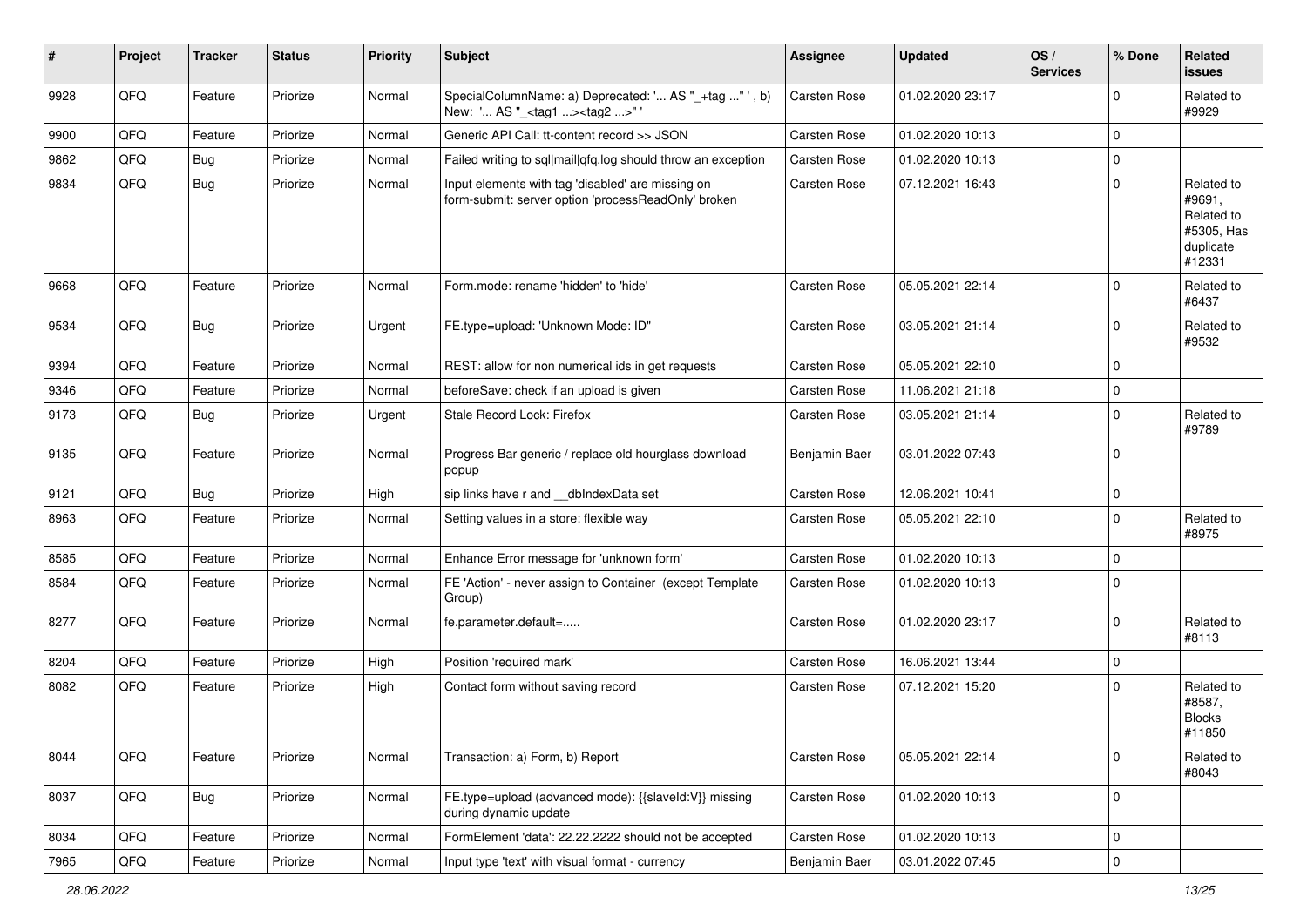| ∦    | Project | <b>Tracker</b> | <b>Status</b> | <b>Priority</b> | <b>Subject</b>                                                                            | <b>Assignee</b>     | <b>Updated</b>   | OS/<br><b>Services</b> | % Done       | Related<br><b>issues</b> |
|------|---------|----------------|---------------|-----------------|-------------------------------------------------------------------------------------------|---------------------|------------------|------------------------|--------------|--------------------------|
| 7730 | QFQ     | Feature        | Priorize      | Normal          | SELECT Box: title in between                                                              | Benjamin Baer       | 01.02.2020 23:22 |                        | 0            |                          |
| 7656 | QFQ     | Bug            | Priorize      | Normal          | FE with required, 'pattern' and 'extraButtonLock': always<br>complain about missing value | Carsten Rose        | 01.02.2020 10:13 |                        | 0            |                          |
| 7630 | QFQ     | Feature        | Priorize      | Normal          | detailed error message for simple upload                                                  | Carsten Rose        | 01.02.2020 10:13 |                        | $\Omega$     |                          |
| 7616 | QFQ     | Bug            | Priorize      | Normal          | Selectlist with Enum & Dynamic Update                                                     | Carsten Rose        | 01.02.2020 10:13 |                        | $\Omega$     |                          |
| 7522 | QFQ     | Feature        | Priorize      | Normal          | Inserting default index.html to folder (Avoid Apache Indexing)                            | Carsten Rose        | 01.02.2020 10:13 |                        | $\mathbf 0$  |                          |
| 7290 | QFQ     | Feature        | Priorize      | Normal          | FormEditor: title as textarea if LEN(title)>60                                            | Carsten Rose        | 01.02.2020 10:13 |                        | $\Omega$     | Blocked by<br>#7682      |
| 7217 | QFQ     | Feature        | Priorize      | Normal          | Download: notice User if `_sip=?` is missing                                              | Carsten Rose        | 01.02.2020 10:13 |                        | $\mathbf 0$  |                          |
| 6998 | QFQ     | Feature        | Priorize      | Normal          | Form: with debug=on show column information as tooltip of<br>column label                 | Carsten Rose        | 01.02.2020 10:13 |                        | $\Omega$     |                          |
| 6870 | QFQ     | Feature        | Priorize      | Normal          | Click on '_link' triggers an API call                                                     | Benjamin Baer       | 03.01.2022 08:25 |                        | $\Omega$     |                          |
| 6801 | QFQ     | Feature        | Priorize      | Normal          | Fabric: Maximize / FullIscreen                                                            | Benjamin Baer       | 21.03.2022 09:56 |                        | $\Omega$     |                          |
| 6574 | QFQ     | Bug            | Priorize      | Normal          | gfg.log: Fehlermeldung wurde angezeigt, aber nicht geloggt                                | Carsten Rose        | 01.02.2020 10:13 |                        | <sup>0</sup> |                          |
| 6566 | QFQ     | Bug            | Priorize      | Normal          | Link Function 'delete': provided parameter missing on page<br>reload                      | Benjamin Baer       | 03.01.2022 08:08 |                        | $\Omega$     |                          |
| 6224 | QFQ     | Feature        | Priorize      | Normal          | Dynamic update: fade in/out fields                                                        | Benjamin Baer       | 21.03.2022 09:50 |                        | $\Omega$     |                          |
| 6140 | QFQ     | Bug            | Priorize      | Normal          | QFQ DnD Sort: Locked fields                                                               | Benjamin Baer       | 21.03.2022 09:56 |                        | 0            |                          |
| 6116 | QFQ     | <b>Bug</b>     | Priorize      | High            | value of checkbox not saved                                                               | Carsten Rose        | 07.12.2021 17:19 |                        | $\Omega$     |                          |
| 5942 | QFQ     | Feature        | Priorize      | Normal          | "L' and 'type': append to links, generate via ' link' by using 'u:"                       | <b>Carsten Rose</b> | 01.02.2020 10:13 |                        | $\Omega$     |                          |
| 5562 | QFQ     | Feature        | Priorize      | Normal          | Drag'n'Drop fuer Uploads                                                                  | Benjamin Baer       | 21.03.2022 09:52 |                        | <sup>0</sup> | Related to<br>#9706      |
| 5366 | QFQ     | Feature        | Priorize      | Normal          | Saving with keyboard shortcuts                                                            | Benjamin Baer       | 21.03.2022 09:47 |                        | $\mathbf 0$  |                          |
| 4457 | QFQ     | <b>Bug</b>     | Priorize      | Normal          | typeahead: pressing return to select an item, saves the form<br>and closes the form.      | Benjamin Baer       | 03.01.2022 08:01 |                        | 0            | Related to<br>#4398      |
| 3867 | QFQ     | Feature        | Priorize      | Normal          | Readonly Formular: Template Groups add/delete<br>ausbeldnen                               | Carsten Rose        | 05.05.2021 22:12 |                        | $\Omega$     |                          |
| 3782 | QFQ     | <b>Bug</b>     | Priorize      | Normal          | Bei fehlerhafter Eingabe (z.B. Datum) sollte das erwartete<br>Format angezeigt werden     | Carsten Rose        | 01.02.2020 10:13 |                        | $\mathbf 0$  |                          |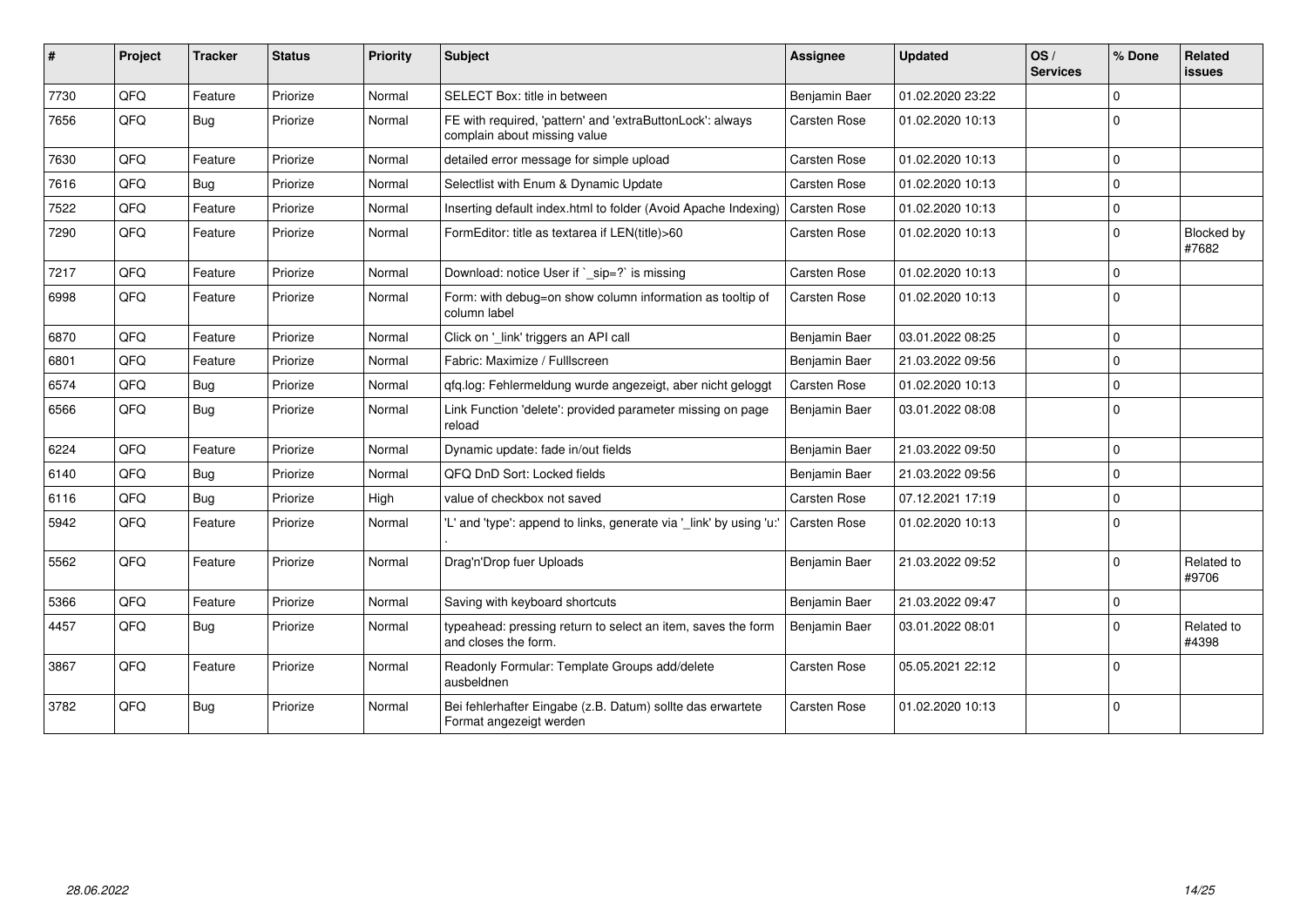| $\vert$ # | Project | <b>Tracker</b> | <b>Status</b> | Priority | <b>Subject</b>                                                                          | Assignee       | <b>Updated</b>   | OS/<br><b>Services</b> | % Done              | <b>Related</b><br><b>issues</b>                                                                                                                                       |
|-----------|---------|----------------|---------------|----------|-----------------------------------------------------------------------------------------|----------------|------------------|------------------------|---------------------|-----------------------------------------------------------------------------------------------------------------------------------------------------------------------|
| 14320     | QFQ     | Feature        | ToDo          | Normal   | Allow specific HTML Tags and Attributes: general, TinyMCE                               | Enis Nuredini  | 17.06.2022 10:44 |                        | $\mathbf 0$         | Related to<br>#12664,<br>Related to<br>#12039,<br>Related to<br>#11702,<br>Related to<br>#7239,<br>Related to<br>#3708,<br>Related to<br>#3646,<br>Related to<br>#880 |
| 14303     | QFQ     | Bug            | ToDo          | Normal   | datetime broken with picker                                                             | Enis Nuredini  | 17.06.2022 09:02 |                        | $\mathbf 0$         | Related to<br>#12630                                                                                                                                                  |
| 13899     | QFQ     | <b>Bug</b>     | ToDo          | Normal   | Selenium: zum laufen bringen                                                            | Enis Nuredini  | 25.03.2022 10:24 |                        | $\mathsf{O}\xspace$ |                                                                                                                                                                       |
| 12463     | QFQ     | <b>Bug</b>     | ToDo          | High     | QFQ Function: 'function' and 'sql' on same level - output of<br>sql is shown two times. | Carsten Rose   | 15.12.2021 16:31 |                        | $\mathbf 0$         |                                                                                                                                                                       |
| 12395     | QFQ     | Bug            | ToDo          | High     | QFQ Function: Result two times shown                                                    | Carsten Rose   | 18.02.2022 08:59 |                        | $\mathsf 0$         |                                                                                                                                                                       |
| 12262     | QFO     | Feature        | ToDo          | Normal   | Form buttons on top: more customable                                                    | Enis Nuredini  | 17.06.2022 10:44 |                        | $\mathbf 0$         | Related to<br>#13945, Has<br>duplicate<br>#4046, Has<br>duplicate<br>#10080                                                                                           |
| 7602      | QFQ     | Feature        | ToDo          | High     | Multi Select: with checkboxes                                                           | Benjamin Baer  | 22.03.2022 09:07 |                        | $\mathbf 0$         |                                                                                                                                                                       |
| 14323     | QFQ     | <b>Bug</b>     | In Progress   | Normal   | Report: render=both single - no impact                                                  | Carsten Rose   | 19.06.2022 18:31 |                        | $\mathsf{O}\xspace$ |                                                                                                                                                                       |
| 14175     | QFQ     | Bug            | In Progress   | Normal   | Opening a form with no QFQ Session cookie fails                                         | Carsten Rose   | 03.06.2022 10:40 |                        | $\mathsf{O}\xspace$ |                                                                                                                                                                       |
| 12630     | QFQ     | Feature        | In Progress   | Normal   | Input: date[time]: min / max values                                                     | Enis Nuredini  | 20.06.2022 18:31 |                        | $\mathbf 0$         | Related to<br>#10096,<br>Related to<br>#14302,<br>Related to<br>#14303                                                                                                |
| 12508     | QFQ     | Bug            | In Progress   | High     | qfq Form: sendMail                                                                      | Karin Niffeler | 19.03.2022 17:48 |                        | $\mathbf 0$         |                                                                                                                                                                       |
| 12439     | QFQ     | Feature        | In Progress   | Normal   | TinyMCE Paste from Word & Character Count/Limit                                         | Carsten Rose   | 05.05.2021 22:15 |                        | $\mathbf 0$         |                                                                                                                                                                       |
| 11980     | QFQ     | Feature        | In Progress   | Normal   | protected verzeichnis MUSS geschützt werden                                             | Carsten Rose   | 07.09.2021 13:30 |                        | $\mathbf 0$         |                                                                                                                                                                       |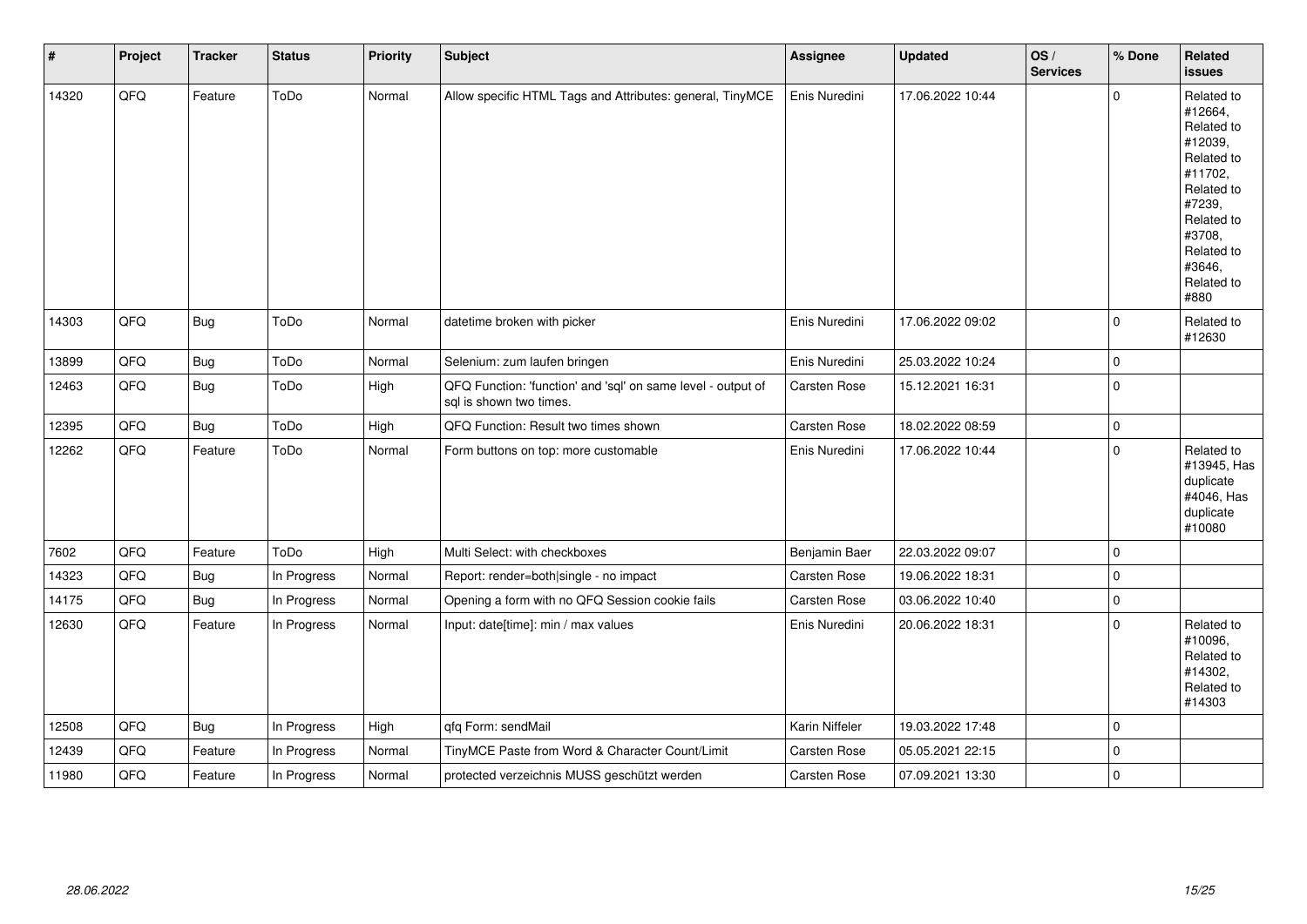| $\vert$ # | Project | <b>Tracker</b> | <b>Status</b>              | <b>Priority</b> | <b>Subject</b>                                                                     | Assignee          | <b>Updated</b>   | OS/<br><b>Services</b> | % Done         | Related<br>issues                                                                                                              |
|-----------|---------|----------------|----------------------------|-----------------|------------------------------------------------------------------------------------|-------------------|------------------|------------------------|----------------|--------------------------------------------------------------------------------------------------------------------------------|
| 11517     | QFQ     | <b>Bug</b>     | In Progress                | Normal          | extraButtonInfo Broken for multiple FormElements                                   | Carsten Rose      | 12.05.2022 13:12 |                        | $\Omega$       | Related to<br>#7890,<br>Related to<br>#3811, Has<br>duplicate<br>#10905, Has<br>duplicate<br>#10553, Has<br>duplicate<br>#6779 |
| 11076     | QFQ     | Feature        | In Progress                | Normal          | SELECT  AS _websocket                                                              | Carsten Rose      | 30.08.2020 17:49 |                        | $\mathbf 0$    |                                                                                                                                |
| 10661     | QFQ     | <b>Bug</b>     | In Progress                | Normal          | Typo3 Warnungen                                                                    | Carsten Rose      | 07.09.2021 13:23 |                        | $\mathbf 0$    | Related to<br>#12440                                                                                                           |
| 10443     | QFQ     | Feature        | In Progress                | Normal          | Konzept_api / _live                                                                | Carsten Rose      | 07.05.2020 09:39 |                        | $\mathbf 0$    |                                                                                                                                |
| 6250      | QFQ     | Feature        | In Progress                | Normal          | Enhance layout: a) Subrecord, b) Subrecord-Title                                   | Carsten Rose      | 01.02.2020 23:22 |                        | $\mathbf 0$    | Related to<br>#5391                                                                                                            |
| 5695      | QFQ     | Feature        | In Progress                | Normal          | Multiform                                                                          | Carsten Rose      | 02.01.2021 18:38 |                        | $\mathbf 0$    |                                                                                                                                |
| 4194      | QFQ     | Feature        | In Progress                | Normal          | Bootstrap 4 ist jetzt offiziel                                                     |                   | 03.05.2021 20:47 |                        | $\mathbf 0$    | Related to<br>#10114                                                                                                           |
| 13566     | QFQ     | Feature        | Ready to sync<br>(develop) | Normal          | Delete config-example.gfg.php file                                                 | Carsten Rose      | 23.12.2021 09:25 |                        | $\mathbf 0$    |                                                                                                                                |
| 13767     | QFQ     | Bug            | Feedback                   | Normal          | date/time-picker: required shows up/down button orange                             | Enis Nuredini     | 16.05.2022 23:16 |                        | $\Omega$       |                                                                                                                                |
| 12546     | QFQ     | Bug            | Feedback                   | Normal          | Branch 'Development' - Unit Tests mit dirty workaround<br>angepasst                | Carsten Rose      | 19.03.2022 17:48 |                        | $\mathbf 0$    |                                                                                                                                |
| 11630     | QFQ     | <b>Bug</b>     | Feedback                   | High            | Bitte check ob CALL() in 20.11.0 noch so funktioniert wie in<br>20.4.1             | Enis Nuredini     | 28.05.2022 13:45 |                        | $\Omega$       | Related to<br>#11325                                                                                                           |
| 11347     | QFQ     | <b>Bug</b>     | Feedback                   | Normal          | If Bedingungen funktionieren nicht korrekt                                         | Christoph Fuchs   | 21.03.2021 20:37 |                        | $\mathbf 0$    |                                                                                                                                |
| 10782     | QFQ     | Feature        | Feedback                   | Normal          | Tiny MCE: Image Upload                                                             | Enis Nuredini     | 16.05.2022 23:16 |                        | $\mathbf 0$    | Related to<br>#12452                                                                                                           |
| 10124     | QFQ     | Feature        | Feedback                   | Normal          | qfq AAI-Login                                                                      | Karin Niffeler    | 07.05.2020 09:36 |                        | $\overline{0}$ |                                                                                                                                |
| 9898      | QFQ     | Bug            | Feedback                   | Normal          | Formular trotz Timeout gespeichert                                                 | Benjamin Baer     | 01.02.2020 15:56 |                        | $\mathbf 0$    |                                                                                                                                |
| 9548      | QFQ     | Feature        | Feedback                   | High            | FormElement: Pattern mismatch - optional report only on<br>focus lost              | Benjamin Baer     | 03.05.2021 21:14 |                        | $\overline{0}$ |                                                                                                                                |
| 9535      | QFQ     | Bug            | Feedback                   | Normal          | Report:  AS ' vertical' - column to wide - vertical >> rot45,<br>rot <sub>90</sub> | Benjamin Baer     | 01.02.2020 15:56 |                        | $\overline{0}$ |                                                                                                                                |
| 9052      | QFQ     | Feature        | Feedback                   | High            | Report: CodeMirror with SQL Syntax Highlight in FE                                 | Enis Nuredini     | 08.06.2022 10:25 |                        | $\mathbf 0$    |                                                                                                                                |
| 8316      | QFQ     | Bug            | Feedback                   | Normal          | Documentation/Behaviour for Nested Queries and<br>Record-Store confusing           | Nicola Chiapolini | 20.11.2019 09:14 |                        | $\overline{0}$ |                                                                                                                                |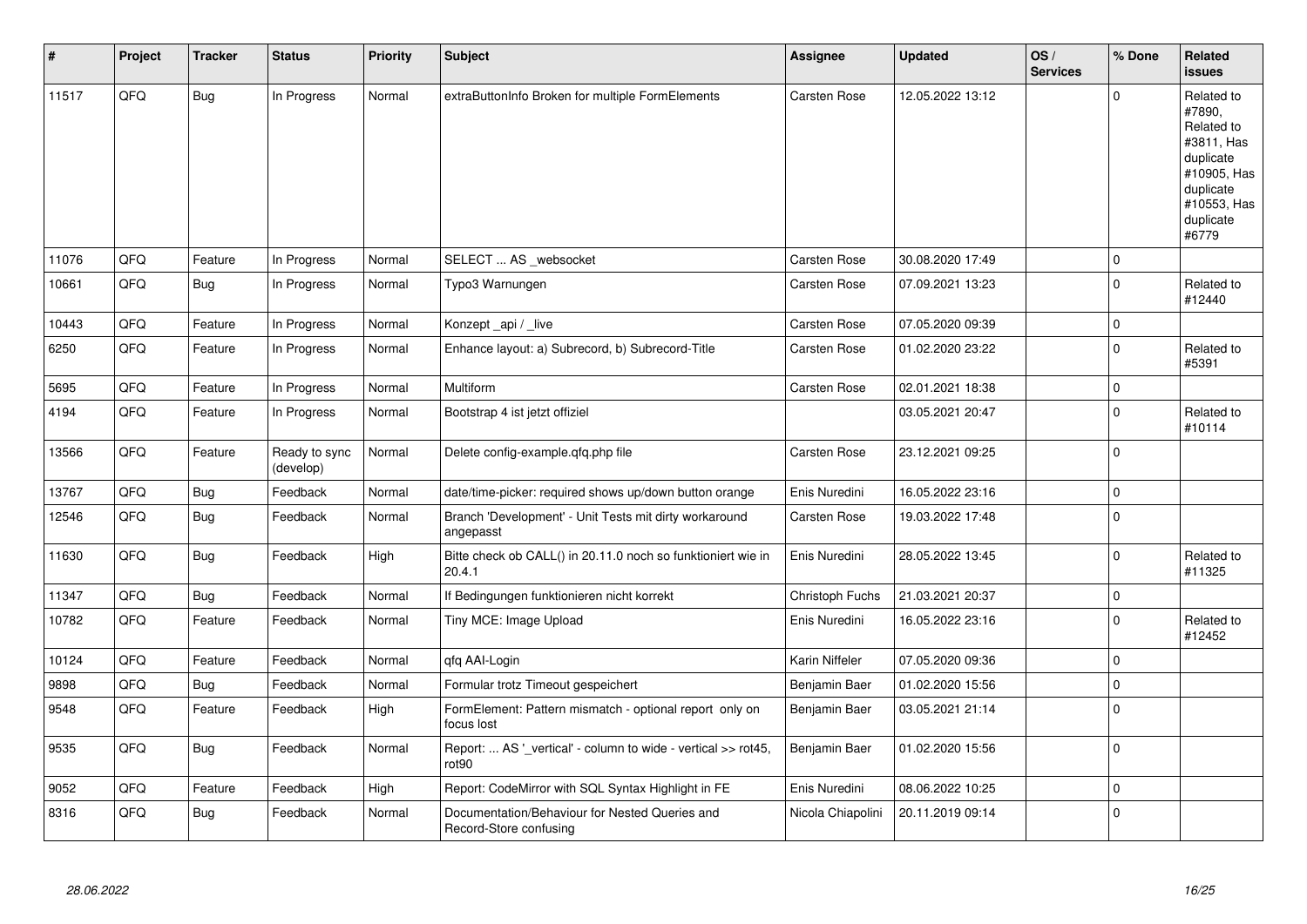| #     | Project | <b>Tracker</b> | <b>Status</b>     | <b>Priority</b> | <b>Subject</b>                                  | Assignee      | <b>Updated</b>   | OS/<br><b>Services</b> | % Done      | Related<br><b>issues</b>                                              |
|-------|---------|----------------|-------------------|-----------------|-------------------------------------------------|---------------|------------------|------------------------|-------------|-----------------------------------------------------------------------|
| 5894  | QFQ     | Feature        | Feedback          | Normal          | Typeahead in Report: show/hide rows dynamically | Carsten Rose  | 18.02.2022 08:50 |                        | $\Omega$    | Related to<br>#5893,<br>Related to<br>#5885                           |
| 13608 | QFQ     | Feature        | Some day<br>maybe | Normal          | Automatic Browser Language Redirect             | Enis Nuredini | 17.06.2022 08:35 |                        | $\mathbf 0$ |                                                                       |
| 12611 | QFQ     | Feature        | Some day<br>maybe | Normal          | Refactoring: Bootstrap with Lazy Loading        | Carsten Rose  | 08.06.2022 10:37 |                        | $\mathbf 0$ | Related to<br>#12490,<br>Related to<br>#10013,<br>Related to<br>#7732 |
| 12337 | QFQ     | Feature        | Some day<br>maybe | Normal          | Database.php: better caching                    | Carsten Rose  | 16.09.2021 15:10 |                        | $\mathbf 0$ |                                                                       |
| 12315 | QFQ     | Feature        | Some day<br>maybe | Normal          | Form History (Diffs) / Backups                  | Carsten Rose  | 16.09.2021 15:10 |                        | $\mathbf 0$ |                                                                       |
| 11323 | QFQ     | Feature        | Some day<br>maybe | Normal          | Report Frontend Editor Modal + Codemirror       | Carsten Rose  | 16.09.2021 15:10 |                        | $\mathbf 0$ | Related to<br>#11036                                                  |
| 11322 | QFQ     | Feature        | Some day<br>maybe | Normal          | Form Element JSON - (multiline parameter field) | Carsten Rose  | 16.09.2021 15:10 |                        | $\mathbf 0$ |                                                                       |
| 11217 | QFQ     | Feature        | Some day<br>maybe | Normal          | <b>Extend Script Functionality</b>              | Carsten Rose  | 16.09.2021 15:10 |                        | $\mathbf 0$ |                                                                       |
| 11036 | QFQ     | Feature        | Some day<br>maybe | Normal          | inline report editor permissions                | Carsten Rose  | 16.09.2021 15:09 |                        | $\mathbf 0$ | Related to<br>#11323                                                  |
| 10745 | QFQ     | Feature        | Some day<br>maybe | Normal          | Tablesorter Excel Export                        | Carsten Rose  | 16.09.2021 15:09 |                        | $\mathbf 0$ |                                                                       |
| 10738 | QFQ     | Feature        | Some day<br>maybe | Normal          | CORS headers for external API requests          |               | 10.06.2020 14:00 |                        | $\mathbf 0$ |                                                                       |
| 10716 | QFQ     | Feature        | Some day<br>maybe | Normal          | Business Logic mit Externen Skripten            | Carsten Rose  | 16.09.2021 15:10 |                        | $\mathbf 0$ | Related to<br>#10713,<br>Related to<br>#8217                          |
| 10116 | QFQ     | Feature        | Some day<br>maybe | Normal          | TypeAhead: Tag - show inside 'input' element    | Carsten Rose  | 16.09.2021 15:09 |                        | $\mathbf 0$ |                                                                       |
| 10095 | QFQ     | Feature        | Some day<br>maybe | Normal          | Generic Gitlab Integration into QFQ             | Carsten Rose  | 16.09.2021 15:10 |                        | $\mathbf 0$ |                                                                       |
| 10013 | QFQ     | Feature        | Some day<br>maybe | Normal          | FE.typ=editor: CodeMirror                       | Carsten Rose  | 08.06.2022 10:37 |                        | $\mathbf 0$ | Related to<br>#12611,<br>Related to<br>#12490,<br>Related to<br>#7732 |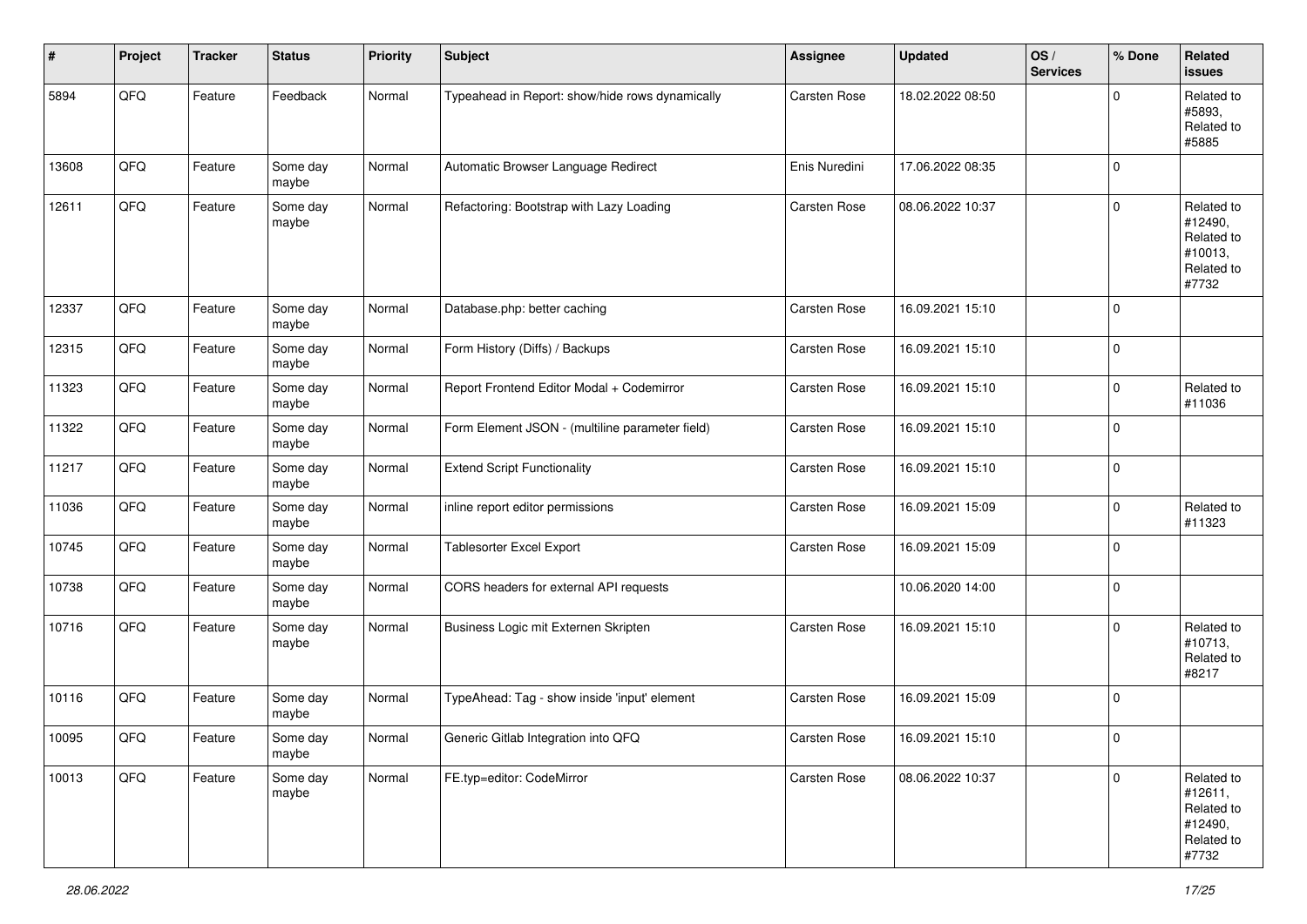| #    | Project | <b>Tracker</b> | <b>Status</b>     | <b>Priority</b> | <b>Subject</b>                                                           | <b>Assignee</b>     | <b>Updated</b>   | OS/<br><b>Services</b> | % Done         | Related<br><b>issues</b>                                               |
|------|---------|----------------|-------------------|-----------------|--------------------------------------------------------------------------|---------------------|------------------|------------------------|----------------|------------------------------------------------------------------------|
| 9704 | QFQ     | Feature        | Some day<br>maybe | Normal          | Thumbnails Generieren beim Splitten von PDF Files                        | Carsten Rose        | 11.12.2019 16:01 |                        | $\mathbf 0$    |                                                                        |
| 9669 | QFQ     | Bug            | Some day<br>maybe | Normal          | Checkbox / Template Group: radio/checkbox visible broken<br>after 'add'  | Carsten Rose        | 16.06.2021 13:47 |                        | $\mathbf 0$    | Related to<br>#8091                                                    |
| 9579 | QFQ     | Feature        | Some day<br>maybe | Normal          | Multiform with Process Row                                               | Carsten Rose        | 11.12.2019 16:01 |                        | $\Omega$       |                                                                        |
| 9281 | QFQ     | <b>Bug</b>     | Some day<br>maybe | Normal          | Allow STRICT_TRANS_TABLES                                                | Carsten Rose        | 02.01.2021 18:43 |                        | $\mathbf 0$    |                                                                        |
| 9130 | QFQ     | Feature        | Some day<br>maybe | Normal          | tablesorter: Automatic Row numbering / Zeilenummer                       | Benjamin Baer       | 01.02.2020 23:22 |                        | $\mathbf 0$    |                                                                        |
| 9126 | QFQ     | <b>Bug</b>     | Some day<br>maybe | Normal          | hidden Form elements are present in page source                          |                     | 02.01.2021 18:41 |                        | $\mathbf 0$    |                                                                        |
| 9024 | QFQ     | <b>Bug</b>     | Some day<br>maybe | Normal          | QFQ Einarbeitung                                                         |                     | 01.02.2020 15:56 |                        | $\mathbf 0$    |                                                                        |
| 9020 | QFQ     | <b>Bug</b>     | Some day<br>maybe | Normal          | radio mit buttonClass und dynamicUpdate lassen sich nicht<br>kombinieren |                     | 11.12.2019 16:01 |                        | $\mathbf 0$    |                                                                        |
| 8894 | QFQ     | Feature        | Some day<br>maybe | Normal          | Documentation Tags Usable in QFQ Application                             | <b>Carsten Rose</b> | 11.12.2019 16:01 |                        | $\overline{0}$ |                                                                        |
| 8892 | QFQ     | Feature        | Some day<br>maybe | Normal          | Display and Edit SQL Comments in Form Editor                             | Carsten Rose        | 11.12.2019 16:01 |                        | $\Omega$       |                                                                        |
| 8586 | QFQ     | Feature        | Some day<br>maybe | Normal          | QFQ: Enhance Error message for 'record not found'                        | Carsten Rose        | 16.09.2021 15:10 |                        | $\mathbf 0$    |                                                                        |
| 8520 | QFQ     | Feature        | Some day<br>maybe | Normal          | Bring QFQ to Composer                                                    | Carsten Rose        | 16.09.2021 15:10 |                        | $\mathbf 0$    |                                                                        |
| 8106 | QFQ     | <b>Bug</b>     | Some day<br>maybe | Normal          | Dynamic Update: Feld kann nicht auf empty zurückgesetzt<br>werden        | Carsten Rose        | 11.12.2019 16:01 |                        | $\mathbf 0$    |                                                                        |
| 8101 | QFQ     | Feature        | Some day<br>maybe | Normal          | Password hash: support further hashing methods                           | Carsten Rose        | 16.09.2021 15:10 |                        | $\mathbf 0$    |                                                                        |
| 8056 | QFQ     | Feature        | Some day<br>maybe | Normal          | Termin Organisation (Reservation)                                        |                     | 01.02.2020 23:19 |                        | 0              | Related to<br>#8658                                                    |
| 7921 | QFQ     | Feature        | Some day<br>maybe | Normal          | Rest API Export: URL kuerzer machen                                      |                     | 01.02.2020 23:19 |                        | $\overline{0}$ |                                                                        |
| 7732 | QFQ     | Feature        | Some day<br>maybe | Normal          | Javascript: Lazy Loading der add on libs                                 | Benjamin Baer       | 08.06.2022 10:38 |                        | $\overline{0}$ | Related to<br>#12611,<br>Related to<br>#12490,<br>Related to<br>#10013 |
| 7456 | QFQ     | Bug            | Some day<br>maybe | Low             | Todos in Code: solve or make ticket                                      | Carsten Rose        | 16.09.2021 15:10 |                        | 0              |                                                                        |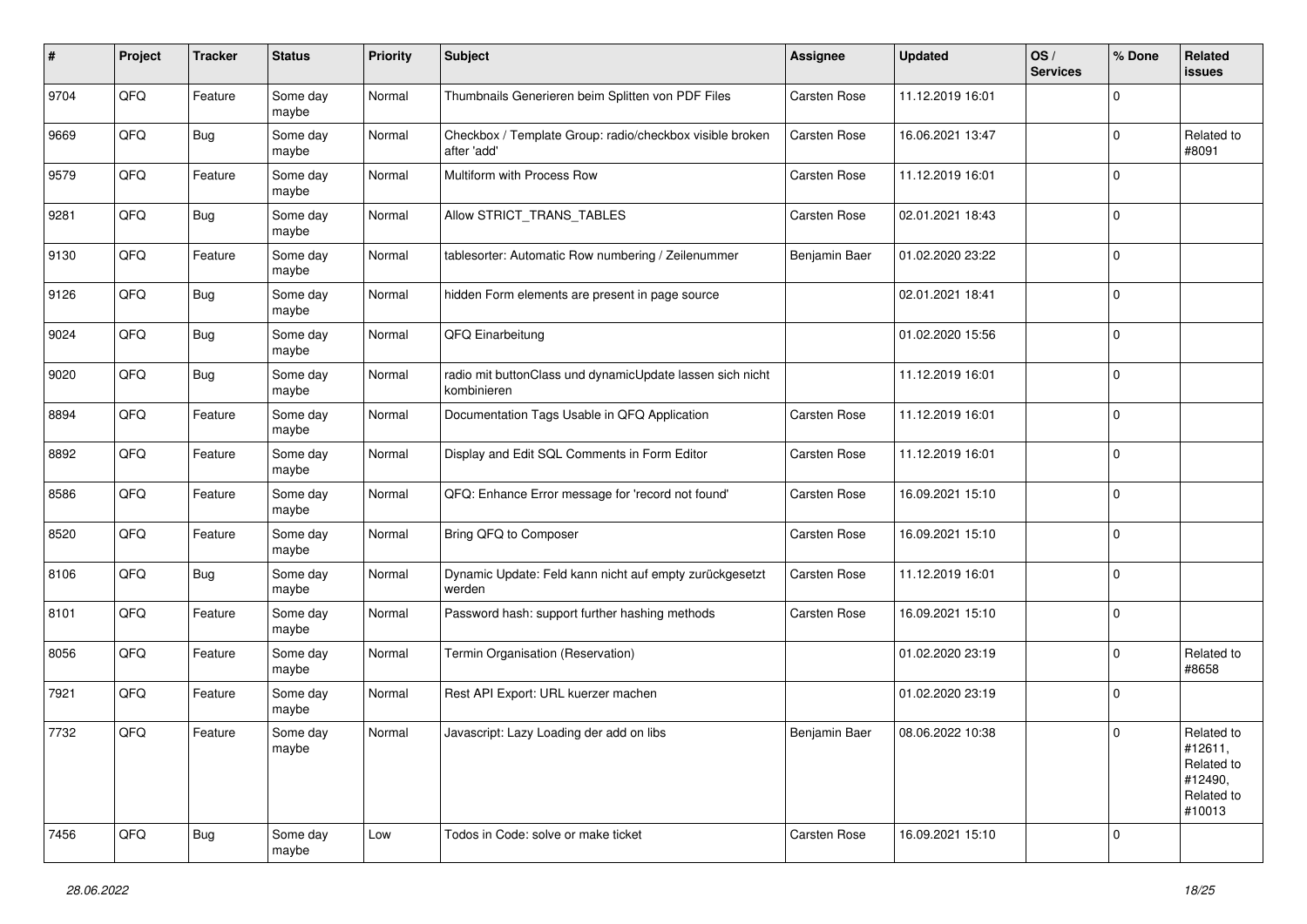| #    | Project | <b>Tracker</b> | <b>Status</b>     | Priority | <b>Subject</b>                                                                                 | Assignee            | <b>Updated</b>   | OS/<br><b>Services</b> | % Done       | Related<br><b>issues</b> |
|------|---------|----------------|-------------------|----------|------------------------------------------------------------------------------------------------|---------------------|------------------|------------------------|--------------|--------------------------|
| 7453 | QFQ     | Feature        | Some day<br>maybe | Normal   | import / export forms QFQ                                                                      | Carsten Rose        | 16.09.2021 15:10 |                        | $\Omega$     |                          |
| 7452 | QFQ     | Feature        | Some day<br>maybe | Normal   | automate deployment new QFQ version                                                            | Carsten Rose        | 16.09.2021 15:10 |                        | $\Omega$     |                          |
| 7402 | QFQ     | <b>Bug</b>     | Some day<br>maybe | Normal   | thumbnail cache: outdated picture when permission denied<br>and permission resolved.           |                     | 01.02.2020 23:20 |                        | $\mathbf 0$  |                          |
| 7336 | QFQ     | Feature        | Some day<br>maybe | Normal   | PDF Upload: disallow PDFs with specific Meta information                                       | <b>Carsten Rose</b> | 11.12.2019 16:01 |                        | $\Omega$     |                          |
| 7281 | QFQ     | Bug            | Some day<br>maybe | Normal   | Subrecords: on large screen separator line too short                                           |                     | 01.02.2020 23:19 |                        | $\mathbf{0}$ |                          |
| 7278 | QFQ     | Feature        | Some day<br>maybe | Normal   | Form: Wert vordefinieren der immer gesetzt wird                                                |                     | 02.05.2021 09:27 |                        | $\mathbf 0$  |                          |
| 7229 | QFQ     | Feature        | Some day<br>maybe | Normal   | New FormElement.type: Button                                                                   |                     | 01.02.2021 12:32 |                        | $\Omega$     |                          |
| 7108 | QFQ     | Feature        | Some day<br>maybe | Normal   | QFQ Wrap Elements                                                                              |                     | 11.12.2019 16:01 |                        | $\Omega$     |                          |
| 7107 | QFQ     | Feature        | Some day<br>maybe | Normal   | Showcase Registration Tool: Anmeldung / Administration :<br>Liste Anmeldungen / Emaileinaldung | Carsten Rose        | 11.12.2019 16:01 |                        | $\mathbf{0}$ |                          |
| 7106 | QFQ     | Feature        | Some day<br>maybe | Normal   | Beispiel Nummerierung von Rows in Report                                                       |                     | 11.12.2019 16:01 |                        | $\mathbf 0$  |                          |
| 7105 | QFQ     | Feature        | Some day<br>maybe | Normal   | Beispiel wie man in einer zweiten Tabelle speichert.                                           |                     | 11.12.2019 16:01 |                        | $\mathbf{0}$ |                          |
| 7104 | QFQ     | Feature        | Some day<br>maybe | Normal   | Manual: hint about escaping if '\r' appears in mail body                                       |                     | 11.12.2019 16:01 |                        | $\Omega$     |                          |
| 7101 | QFQ     | <b>Bug</b>     | Some day<br>maybe | Normal   | 'form' in SIP and 'report' - breaks                                                            |                     | 01.02.2020 23:20 |                        | $\mathbf 0$  |                          |
| 7100 | QFQ     | Feature        | Some day<br>maybe | Normal   | Download: log access, max downloads, time limit                                                |                     | 01.02.2020 23:19 |                        | $\Omega$     |                          |
| 6992 | QFQ     | Feature        | Some day<br>maybe | Normal   | DB exception: Syntax Highlight                                                                 |                     | 11.12.2019 16:01 |                        | $\Omega$     | Related to<br>#5450      |
| 6972 | QFQ     | Feature        | Some day<br>maybe | Normal   | Fabric Clipboard / cross browser tab                                                           | Benjamin Baer       | 01.02.2020 23:21 |                        | $\Omega$     |                          |
| 6970 | QFQ     | Feature        | Some day<br>maybe | Normal   | tablesorter: default fuer 'sortReset' aendern von 'Ctrl' zu 'Alt'                              | Benjamin Baer       | 01.02.2020 23:21 |                        | $\Omega$     |                          |
| 6715 | QFQ     | Feature        | Some day<br>maybe | Normal   | Code-Refactoring: dbArray vereinheitlichen                                                     | Carsten Rose        | 11.12.2019 16:02 |                        | $\Omega$     |                          |
| 6704 | QFQ     | Feature        | Some day<br>maybe | Normal   | Upload Mode: Bilder in Notizen rechts sollen aktuellen<br>Upload repräsentieren.               |                     | 01.02.2020 23:19 |                        | $\Omega$     | Related to<br>#3264      |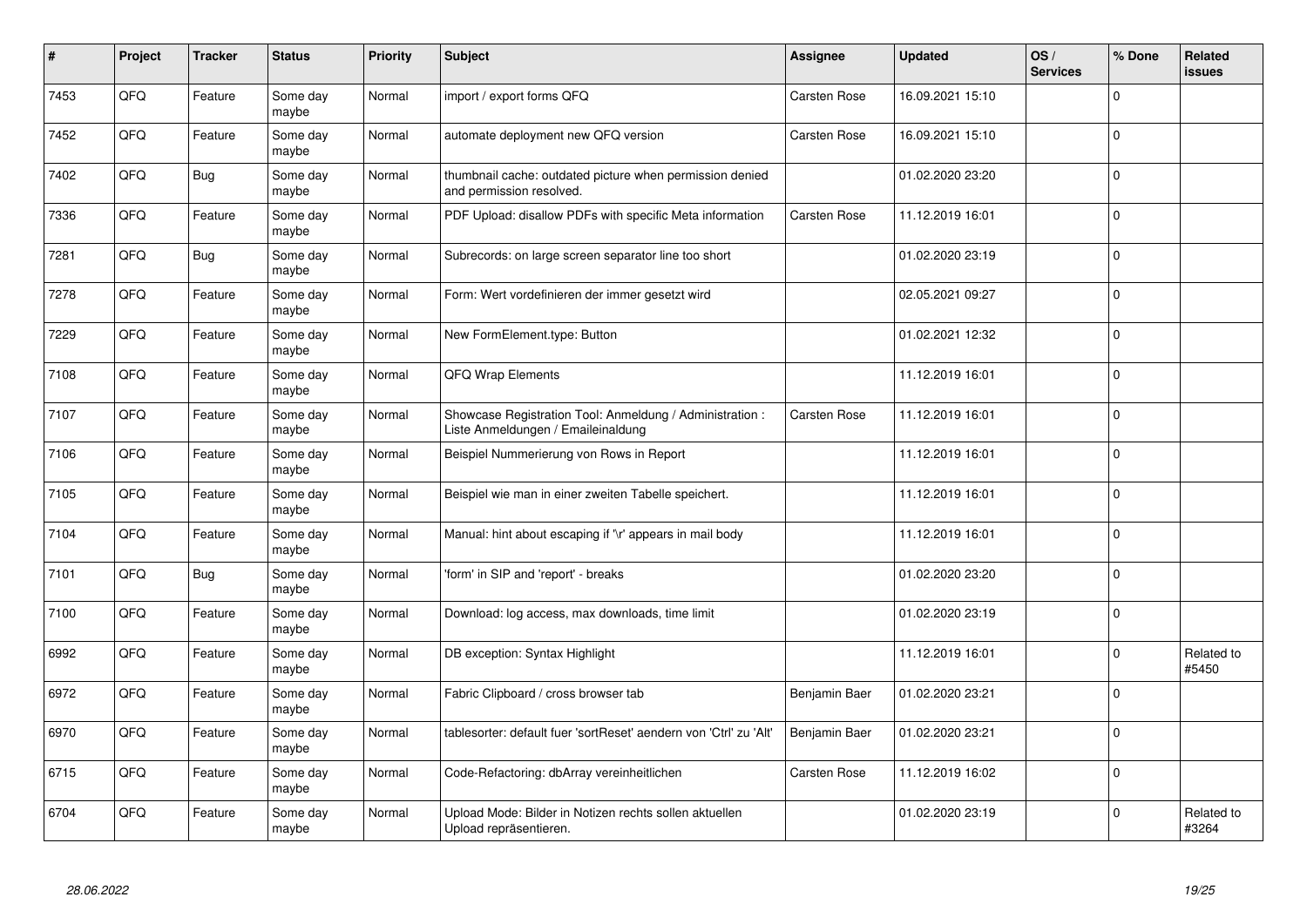| #    | Project | <b>Tracker</b> | <b>Status</b>     | <b>Priority</b> | <b>Subject</b>                                                                    | Assignee            | <b>Updated</b>   | OS/<br><b>Services</b> | % Done       | <b>Related</b><br><b>issues</b> |
|------|---------|----------------|-------------------|-----------------|-----------------------------------------------------------------------------------|---------------------|------------------|------------------------|--------------|---------------------------------|
| 6515 | QFQ     | Feature        | Some day<br>maybe | Normal          | Formular: Felder dynamisch ein/ausblenden                                         |                     | 11.12.2019 16:02 |                        | $\mathbf{0}$ |                                 |
| 6299 | QFQ     | Feature        | Some day<br>maybe | Normal          | Attack detection: log table with invalid SIP access                               |                     | 11.12.2019 16:02 |                        | $\mathbf 0$  | Related to<br>#3947             |
| 6288 | QFQ     | Feature        | Some day<br>maybe | Normal          | Best Practice: Erklaeren wie man ein Formular ganz in<br>'weiss' erstellen kann   |                     | 11.12.2019 16:02 |                        | $\Omega$     |                                 |
| 6084 | QFQ     | Feature        | Some day<br>maybe | Normal          | New escape type: 'D' - convert date                                               |                     | 01.02.2020 23:19 |                        | $\Omega$     |                                 |
| 6083 | QFQ     | Feature        | Some day<br>maybe | Normal          | Dynamic Update: Value Check via SQL                                               |                     | 11.12.2019 16:02 |                        | $\mathbf 0$  |                                 |
| 5991 | QFQ     | <b>Bug</b>     | Some day<br>maybe | Normal          | URLs with ' ' or long parameter are problematic                                   | Carsten Rose        | 01.02.2020 23:19 |                        | $\Omega$     |                                 |
| 5983 | QFQ     | Feature        | Some dav<br>maybe | Normal          | Form Submit (save & update): normalize date/-time FE                              | Carsten Rose        | 01.02.2020 23:19 |                        | $\Omega$     |                                 |
| 5923 | QFQ     | Feature        | Some day<br>maybe | Normal          | fillStoreSystemBySqlLate                                                          |                     | 01.02.2020 23:19 |                        | $\mathbf{0}$ |                                 |
| 5895 | QFQ     | Feature        | Some day<br>maybe | Normal          | Tutorial: List of all QFQ Features                                                |                     | 01.02.2020 23:19 |                        | $\Omega$     |                                 |
| 5893 | QFQ     | Feature        | Some day<br>maybe | Normal          | Edit on double-click                                                              |                     | 01.02.2020 23:19 |                        | $\Omega$     | Related to<br>#5894             |
| 5892 | QFQ     | Feature        | Some day<br>maybe | Normal          | QFQ should use T3 API to manipulate FE GROUP<br>membership                        |                     | 01.02.2020 23:20 |                        | $\mathbf{0}$ |                                 |
| 5877 | QFQ     | <b>Bug</b>     | Some day<br>maybe | Normal          | FE.type=note:bsColumn strange behaviour                                           |                     | 01.02.2020 23:19 |                        | $\Omega$     |                                 |
| 5852 | QFQ     | Feature        | Some day<br>maybe | Normal          | Logging: mail.log / sql.log - im FE anzeigen und via AJAX<br>aktualisieren        | <b>Carsten Rose</b> | 01.02.2020 23:19 |                        | $\Omega$     | Related to<br>#5885             |
| 5851 | QFQ     | Feature        | Some day<br>maybe | Normal          | Queue System implementieren: MQTT, RabbitMQ                                       |                     | 01.02.2020 23:20 |                        | $\Omega$     | Related to<br>#5715             |
| 5850 | QFQ     | Feature        | Some day<br>maybe | Normal          | Deployment: In QFQ Doc best practice fuer zeitgemaesses<br>Deployment beschreiben |                     | 01.02.2020 23:20 |                        | $\Omega$     |                                 |
| 5805 | QFQ     | Feature        | Some day<br>maybe | Normal          | TypeAHead SQL value instead of key stored                                         |                     | 01.02.2020 23:19 |                        | $\Omega$     | Related to<br>#5444             |
| 5783 | QFQ     | Feature        | Some day<br>maybe | Normal          | <b>BPMN View/Edit</b>                                                             |                     | 11.12.2019 16:02 |                        | $\Omega$     |                                 |
| 5768 | QFQ     | <b>Bug</b>     | Some day<br>maybe | Normal          | '{{pageLanguage:T}}' missing if QFQ is called via api                             | Carsten Rose        | 01.02.2020 23:19 |                        | $\Omega$     |                                 |
| 5706 | QFQ     | Bug            | Some day<br>maybe | Normal          | upload: fileDestination needs to be sanatized                                     | Carsten Rose        | 01.02.2020 23:19 |                        | $\Omega$     |                                 |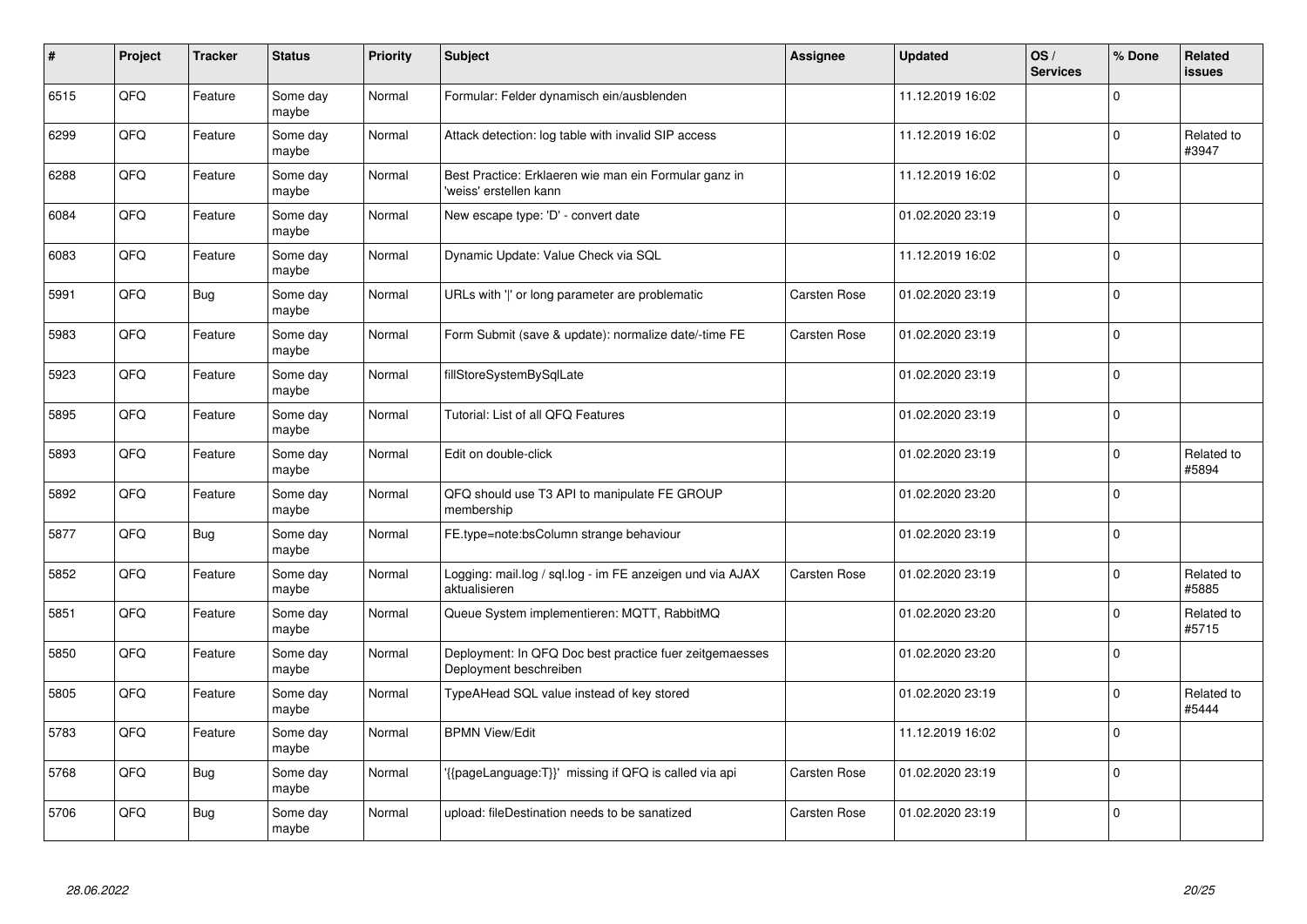| #    | Project | <b>Tracker</b> | <b>Status</b>     | <b>Priority</b> | <b>Subject</b>                                                                                                       | <b>Assignee</b>     | <b>Updated</b>   | OS/<br><b>Services</b> | % Done      | <b>Related</b><br><b>issues</b>             |
|------|---------|----------------|-------------------|-----------------|----------------------------------------------------------------------------------------------------------------------|---------------------|------------------|------------------------|-------------|---------------------------------------------|
| 5665 | QFQ     | Feature        | Some day<br>maybe | Normal          | Versuch das '{{!' nicht mehr noetig ist.                                                                             | Carsten Rose        | 01.02.2020 23:20 |                        | $\Omega$    | Related to<br>#7432,<br>Related to<br>#7434 |
| 5579 | QFQ     | Feature        | Some day<br>maybe | Normal          | Enhance Doc / Presentation: variable type 'link column type'                                                         | Carsten Rose        | 01.02.2020 23:19 |                        | $\mathbf 0$ |                                             |
| 5557 | QFQ     | Bug            | Some day<br>maybe | Normal          | Form load: STORE_RECORD filled, but should be empty                                                                  | Carsten Rose        | 01.02.2020 23:19 |                        | $\mathbf 0$ |                                             |
| 5548 | QFQ     | Feature        | Some day<br>maybe | Normal          | 801 Textfiles/Scriptfiles als Thumbnail                                                                              | Carsten Rose        | 07.03.2022 16:26 |                        | $\mathbf 0$ |                                             |
| 5480 | QFQ     | Feature        | Some day<br>maybe | Normal          | QFQ: Dokumentation mit Screenshots versehen                                                                          | Carsten Rose        | 01.02.2020 23:20 |                        | $\mathbf 0$ | Related to<br>#9879                         |
| 5455 | QFQ     | Feature        | Some day<br>maybe | Normal          | Mail Redirects grld abhaengig                                                                                        |                     | 01.02.2020 23:20 |                        | $\mathbf 0$ |                                             |
| 5452 | QFQ     | Feature        | Some day<br>maybe | Normal          | Thumbnails from PDF: bad quality                                                                                     |                     | 01.02.2020 23:20 |                        | $\mathbf 0$ |                                             |
| 5428 | QFQ     | Feature        | Some day<br>maybe | Normal          | secure thumbnail: late render on access.                                                                             | Carsten Rose        | 01.02.2020 23:20 |                        | $\mathbf 0$ |                                             |
| 5389 | QFQ     | Feature        | Some day<br>maybe | Normal          | QFQ Design: Multline label / note                                                                                    | Benjamin Baer       | 01.02.2020 23:19 |                        | $\mathbf 0$ |                                             |
| 5342 | QFQ     | Feature        | Some day<br>maybe | Normal          | link - with HTML Attributes                                                                                          |                     | 01.02.2020 23:20 |                        | $\mathbf 0$ | Related to<br>#14077                        |
| 5160 | QFQ     | Feature        | Some day<br>maybe | Normal          | QFQ collaborative / together.js, ShareJS, y-js, collaborative,                                                       |                     | 11.12.2019 16:02 |                        | $\mathbf 0$ |                                             |
| 5132 | QFQ     | Feature        | Some day<br>maybe | Normal          | Error Message sendmail missing attachment: more details                                                              | <b>Carsten Rose</b> | 01.02.2020 23:19 |                        | $\mathbf 0$ |                                             |
| 5129 | QFQ     | Feature        | Some day<br>maybe | Normal          | Reports: SQL fuer x Achse und y Achse                                                                                |                     | 11.12.2019 16:02 |                        | $\mathbf 0$ |                                             |
| 5024 | QFQ     | Feature        | Some day<br>maybe | Normal          | Fabric: Generate PDF with edits                                                                                      | Benjamin Baer       | 01.02.2020 23:20 |                        | $\mathbf 0$ | Related to<br>#10704                        |
| 5021 | QFQ     | Bug            | Some day<br>maybe | Normal          | FE.typ=extra - during save displays error 'datum2' already<br>filled in STORE SIP - the value is stored nevertheless | Carsten Rose        | 01.02.2020 23:19 |                        | $\mathbf 0$ | Related to<br>#3875                         |
| 4974 | QFQ     | Feature        | Some day<br>maybe | Normal          | Long polling - inform all listening clients of changes                                                               |                     | 11.12.2019 16:02 |                        | $\mathbf 0$ |                                             |
| 4956 | QFQ     | Feature        | Some day<br>maybe | Normal          | Sendmail: Benutzerdefinierte Headers                                                                                 | Carsten Rose        | 11.12.2019 16:02 |                        | $\mathbf 0$ |                                             |
| 4872 | QFQ     | Feature        | Some day<br>maybe | Normal          | Fields of Typo3 page available in STORE_TYPO3                                                                        | Carsten Rose        | 01.02.2020 23:19 |                        | $\mathbf 0$ |                                             |
| 4869 | QFQ     | Feature        | Some day<br>maybe | Normal          | Dynamic Update (show, hide, readonly?, required?) for<br><b>Template Group Elements</b>                              | Carsten Rose        | 01.02.2020 23:19 |                        | $\mathbf 0$ | Related to<br>#4865                         |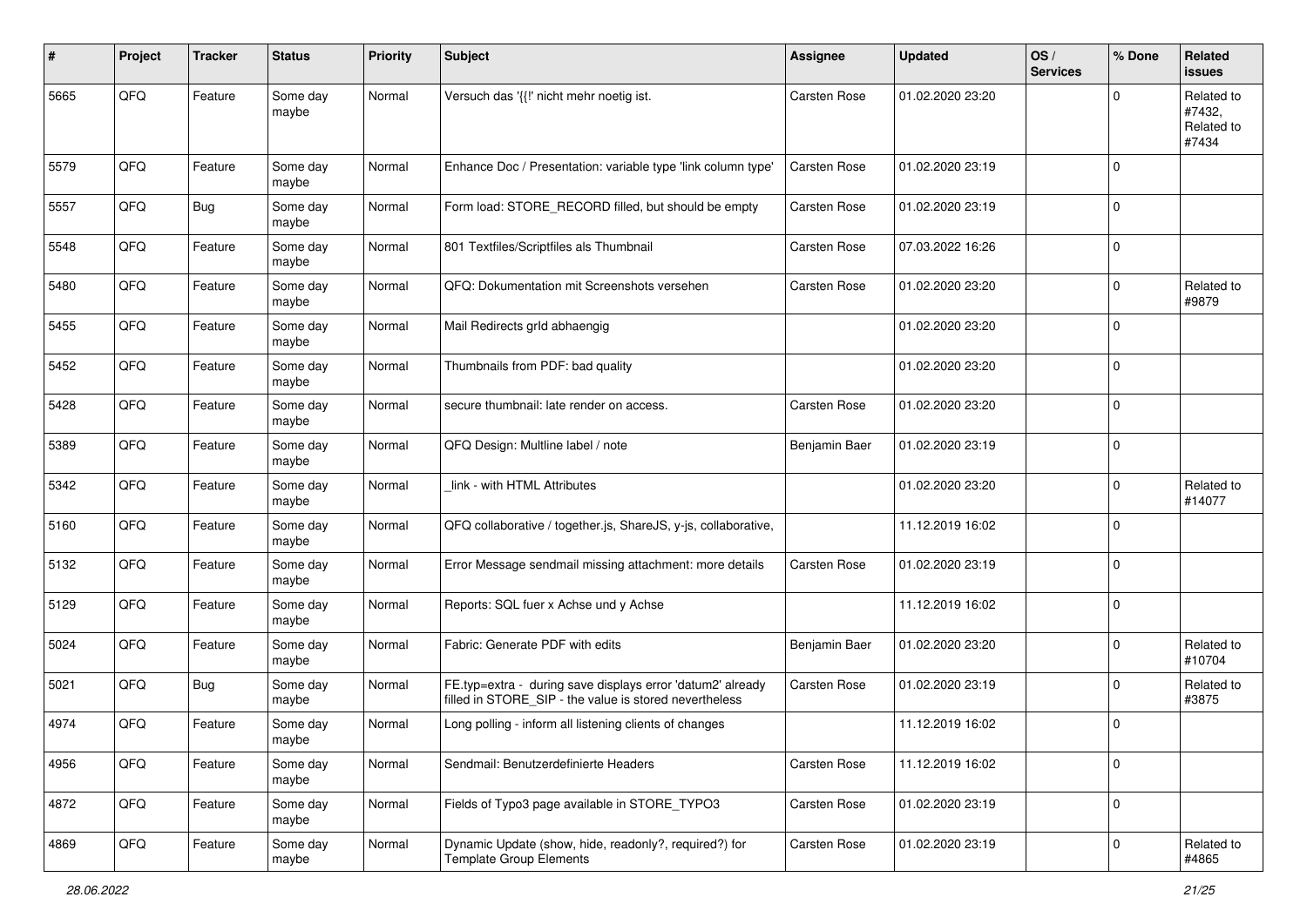| #    | Project        | <b>Tracker</b> | <b>Status</b>     | <b>Priority</b> | Subject                                                                                                                                                       | Assignee            | <b>Updated</b>   | OS/<br><b>Services</b> | % Done      | <b>Related</b><br><b>issues</b>                |
|------|----------------|----------------|-------------------|-----------------|---------------------------------------------------------------------------------------------------------------------------------------------------------------|---------------------|------------------|------------------------|-------------|------------------------------------------------|
| 4839 | QFQ            | Feature        | Some day<br>maybe | Normal          | qfq-handle in <head> Abschnitt</head>                                                                                                                         | <b>Carsten Rose</b> | 11.12.2019 16:02 |                        | $\Omega$    |                                                |
| 4816 | QFQ            | Feature        | Some day<br>maybe | Normal          | Templates for QFQ Reports (Tables, Radios, )                                                                                                                  |                     | 01.02.2020 23:20 |                        | $\mathbf 0$ |                                                |
| 4771 | QFQ            | Bug            | Some day<br>maybe | Normal          | qfq: select-down-values empty after save (edit-form for<br>program administrators)                                                                            | <b>Carsten Rose</b> | 01.02.2020 23:20 |                        | $\Omega$    | Related to<br>#4549, Has<br>duplicate<br>#4282 |
| 4757 | QFQ            | Feature        | Some day<br>maybe | Normal          | Test subrecord: download links ok? Links ok?                                                                                                                  | <b>Carsten Rose</b> | 01.02.2020 23:20 |                        | $\mathbf 0$ |                                                |
| 4719 | QFQ            | Feature        | Some day<br>maybe | Normal          | Custom Message in Client in case of 'Browser tab close,<br>modification will be lost'                                                                         |                     | 01.02.2020 23:20 |                        | $\mathbf 0$ |                                                |
| 4659 | QFQ            | Bug            | Some day<br>maybe | Normal          | infoButtonExtra                                                                                                                                               | <b>Carsten Rose</b> | 01.02.2020 23:20 |                        | $\mathbf 0$ |                                                |
| 4652 | QFQ            | Feature        | Some day<br>maybe | Normal          | UZH CD: Weiterleitung auf benutzerdefinierte 403/404 Seite                                                                                                    | <b>Carsten Rose</b> | 01.02.2020 23:20 |                        | $\mathbf 0$ |                                                |
| 4651 | QFQ            | Bug            | Some day<br>maybe | Normal          | "Loading document" Modal wird angezeigt bei uzhcd type=2<br>Ansicht                                                                                           | Carsten Rose        | 01.02.2020 23:20 |                        | $\mathbf 0$ |                                                |
| 4650 | QFQ            | Feature        | Some day<br>maybe | Normal          | Convert html to doc/rtf                                                                                                                                       | Carsten Rose        | 01.02.2020 23:20 |                        | $\mathbf 0$ | Related to<br>#10704                           |
| 4640 | QFQ            | Feature        | Some day<br>maybe | Normal          | Rename System Forms                                                                                                                                           |                     | 01.02.2020 23:20 |                        | $\mathbf 0$ |                                                |
| 4627 | QFQ            | Feature        | Some day<br>maybe | Normal          | dbupdate: all tables - check 'create', 'modified' if it is possible<br>to change to default 'CURRENT_TIMESTAMP' and modified<br>'ON UPDATE CURRENT_TIMESTAMP' |                     | 01.02.2020 23:20 |                        | $\mathbf 0$ |                                                |
| 4626 | QFQ            | Feature        | Some day<br>maybe | Normal          | Mobile View: 'classBody=qfq-form-right' makes no sense                                                                                                        |                     | 01.02.2020 23:20 |                        | $\mathbf 0$ |                                                |
| 4606 | QFQ            | Feature        | Some day<br>maybe | Normal          | link: qualifier to render bootstrap button                                                                                                                    | <b>Carsten Rose</b> | 01.02.2020 23:19 |                        | $\mathbf 0$ |                                                |
| 4583 | QFQ            | Bug            | Some day<br>maybe | Normal          | Dynamic Update bei TypeAhead Feldern                                                                                                                          | Carsten Rose        | 01.02.2020 23:19 |                        | $\mathbf 0$ |                                                |
| 4551 | QFQ            | Feature        | Some day<br>maybe | Normal          | Set 'pills' via dynamicUpdate to show/hide/disabled                                                                                                           |                     | 01.02.2020 23:20 |                        | $\mathbf 0$ | Related to<br>#3752                            |
| 4549 | $\mathsf{QFQ}$ | Bug            | Some day<br>maybe | Normal          | TemplateGroups: FE.type SELECT loose selected value<br>after save                                                                                             | Carsten Rose        | 01.02.2020 23:20 |                        | $\pmb{0}$   | Related to<br>#4548,<br>Related to<br>#4771    |
| 4546 | QFQ            | <b>Bug</b>     | Some day<br>maybe | Normal          | NH: SIP storage is destroyed                                                                                                                                  |                     | 01.02.2020 23:20 |                        | $\mathbf 0$ |                                                |
| 4536 | QFQ            | Feature        | Some day<br>maybe | Normal          | FE upload: problem with delete if mutliple uploads an<br>FE.name="                                                                                            |                     | 01.02.2020 23:20 |                        | $\mathbf 0$ |                                                |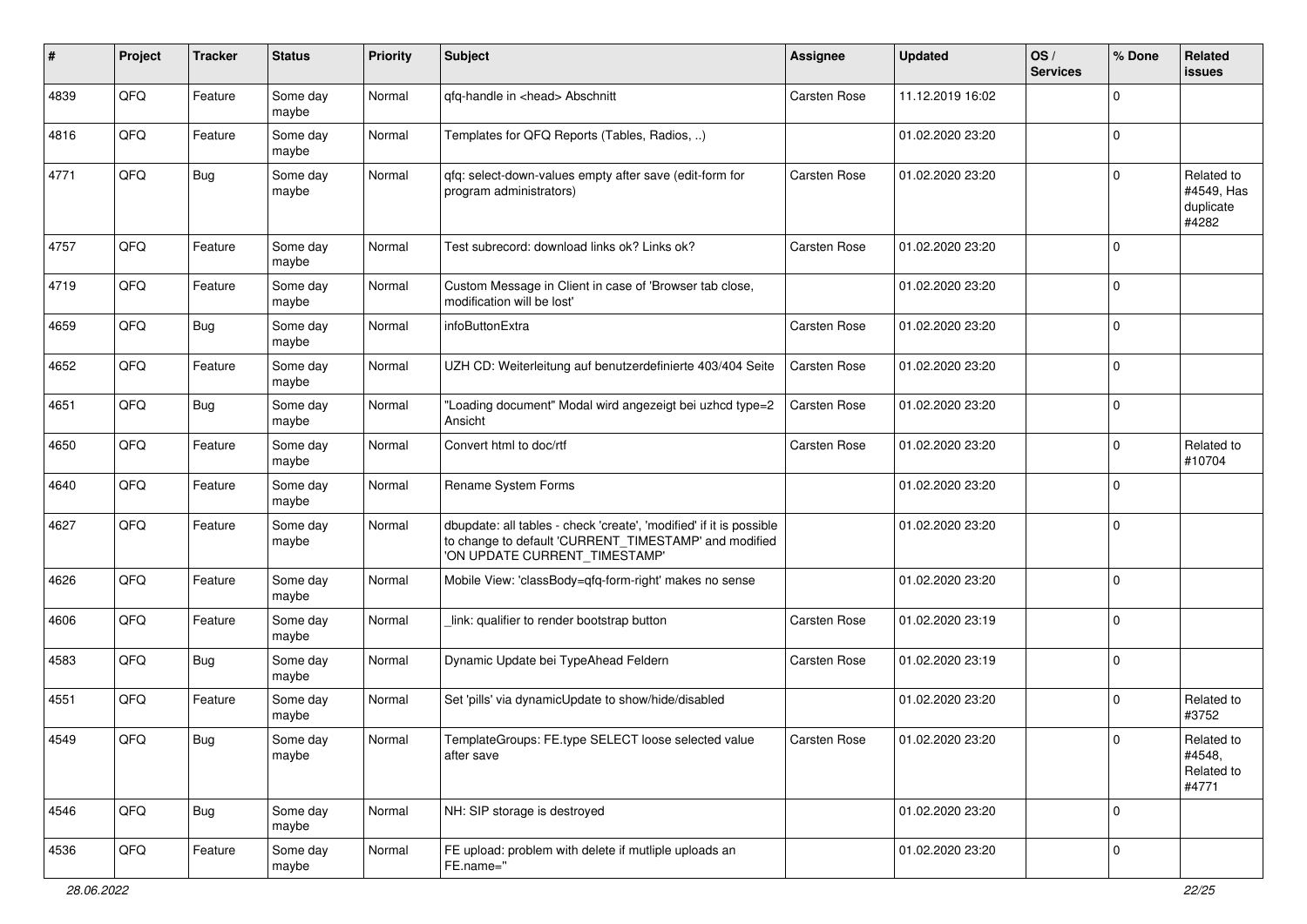| #    | Project | <b>Tracker</b> | <b>Status</b>     | <b>Priority</b> | <b>Subject</b>                                                                                                                                           | Assignee      | <b>Updated</b>   | OS/<br><b>Services</b> | % Done      | Related<br><b>issues</b>                    |
|------|---------|----------------|-------------------|-----------------|----------------------------------------------------------------------------------------------------------------------------------------------------------|---------------|------------------|------------------------|-------------|---------------------------------------------|
| 4528 | QFQ     | Bug            | Some day<br>maybe | Normal          | extraButtonLock mit SQLAhead Bug                                                                                                                         | Carsten Rose  | 01.02.2020 23:19 |                        | $\mathbf 0$ |                                             |
| 4454 | QFQ     | Bug            | Some day<br>maybe | Normal          | Required Elements: multiple elements in a row - whole row<br>marked if only one input is empty.                                                          | Benjamin Baer | 01.02.2020 23:20 |                        | $\mathbf 0$ |                                             |
| 4446 | QFQ     | Feature        | Some day<br>maybe | Normal          | New FE get same feldContainerId as last modifed FE                                                                                                       |               | 01.02.2020 23:20 |                        | $\mathbf 0$ |                                             |
| 4445 | QFQ     | Feature        | Some day<br>maybe | Normal          | template group: Option to simulate fieldset                                                                                                              |               | 28.06.2021 14:11 |                        | $\mathbf 0$ |                                             |
| 4444 | QFQ     | Feature        | Some day<br>maybe | Normal          | FE.type=upload: detect mime type                                                                                                                         |               | 11.12.2019 16:02 |                        | $\mathbf 0$ | Related to<br>#4303                         |
| 4443 | QFQ     | Feature        | Some day<br>maybe | Normal          | Form: multiple secondary tables                                                                                                                          |               | 01.02.2020 23:20 |                        | $\mathbf 0$ |                                             |
| 4442 | QFQ     | Feature        | Some day<br>maybe | Normal          | Special Column Name: _link - new symbol G (Glyph) to<br>choose any available symbol                                                                      |               | 11.12.2019 16:02 |                        | $\mathbf 0$ |                                             |
| 4441 | QFQ     | Bug            | Some day<br>maybe | Normal          | \$ SERVER Vars sollten nur aus dem Store genommen<br>werden - Code entsprechend anpassen.                                                                |               | 11.12.2019 16:02 |                        | $\mathbf 0$ |                                             |
| 4440 | QFQ     | Feature        | Some day<br>maybe | Normal          | Manual.rst: explain how to. expand PHP Session to 4h                                                                                                     |               | 11.12.2019 16:02 |                        | $\mathbf 0$ |                                             |
| 4439 | QFQ     | Feature        | Some day<br>maybe | Normal          | Log: report all actions fired by an FE Element, incl. the<br>original directive (slaveld, sqllnsert, )                                                   |               | 01.02.2020 23:20 |                        | $\mathbf 0$ | Related to<br>#4432,<br>Related to<br>#5458 |
| 4435 | QFQ     | Feature        | Some day<br>maybe | Normal          | Report: striptags - specify allowed tags                                                                                                                 |               | 01.02.2020 23:20 |                        | $\mathbf 0$ |                                             |
| 4433 | QFQ     | Feature        | Some day<br>maybe | Normal          | Log when SIP will be destroyed by QFQ for any (security)<br>reason                                                                                       |               | 01.02.2020 23:20 |                        | $\mathbf 0$ | Related to<br>#4432,<br>Related to<br>#5458 |
| 4420 | QFQ     | Feature        | Some day<br>maybe | Normal          | Client: Local Storage - store the changes of a form, local in<br>the browser.                                                                            | Benjamin Baer | 11.12.2019 16:02 |                        | $\mathbf 0$ |                                             |
| 4398 | QFQ     | Bug            | Some day<br>maybe | Normal          | Typeahead: mouse click in a prefilled input opens a single<br>item dropdown with the current value - click on it seems to<br>set the value, not the key. | Benjamin Baer | 01.02.2020 23:20 |                        | $\mathbf 0$ | Related to<br>#4457                         |
| 4365 | QFQ     | Feature        | Some day<br>maybe | Normal          | Multi Language: new way of config                                                                                                                        | Carsten Rose  | 01.02.2020 23:20 |                        | $\mathbf 0$ |                                             |
| 4349 | QFQ     | Feature        | Some day<br>maybe | Normal          | link download: downloaded external URL to<br>deliver/concatenate - check mimetipe and handle it correctly                                                | Carsten Rose  | 11.12.2019 16:02 |                        | $\mathbf 0$ |                                             |
| 4343 | QFQ     | Feature        | Some day<br>maybe | Normal          | Link: Classifier to add 'attributes'                                                                                                                     | Carsten Rose  | 01.02.2020 23:20 |                        | $\mathbf 0$ | Related to<br>#14077                        |
| 4330 | QFG     | Feature        | Some day<br>maybe | Normal          | Error Message: report missing {{ / }} in sqlUpdate, sqlInsert,<br>sqlDelete, sqlAfter, sqlBefore in FE action elements.                                  | Carsten Rose  | 01.02.2020 23:20 |                        | 0           |                                             |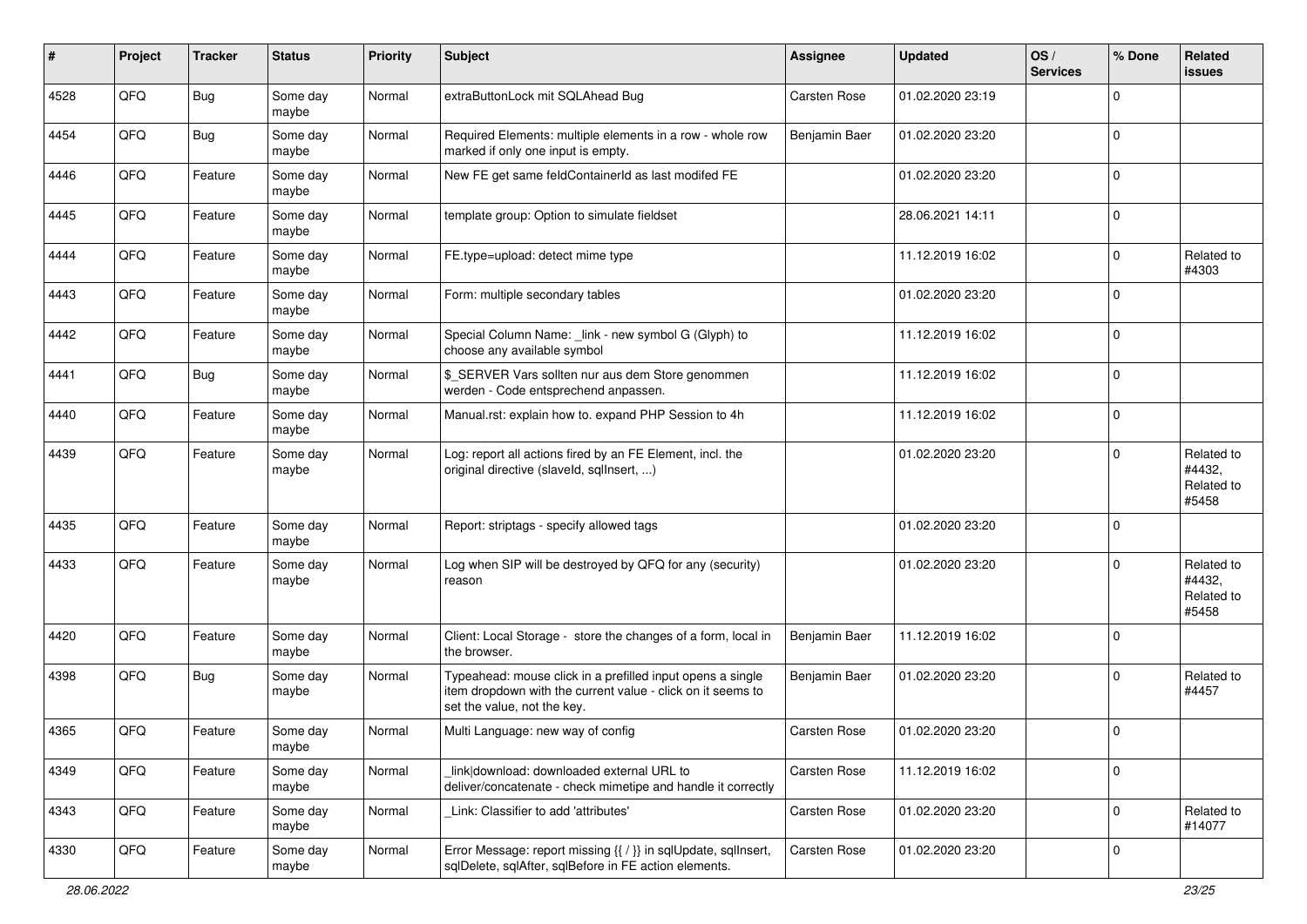| $\pmb{\#}$ | Project | <b>Tracker</b> | <b>Status</b>     | <b>Priority</b> | <b>Subject</b>                                                                                                                 | <b>Assignee</b>     | <b>Updated</b>   | OS/<br><b>Services</b> | % Done       | Related<br><b>issues</b>                    |
|------------|---------|----------------|-------------------|-----------------|--------------------------------------------------------------------------------------------------------------------------------|---------------------|------------------|------------------------|--------------|---------------------------------------------|
| 4328       | QFQ     | <b>Bug</b>     | Some day<br>maybe | Normal          | Error Message: Show FE name/number on problems in FE                                                                           | <b>Carsten Rose</b> | 01.02.2020 23:20 |                        | $\Omega$     |                                             |
| 4293       | QFQ     | Bug            | Some day<br>maybe | Normal          | Download broken if token 'd:' is missing - but no error<br>message                                                             | Carsten Rose        | 11.12.2019 16:03 |                        | $\mathbf 0$  | Related to<br>#7514                         |
| 4279       | QFQ     | Bug            | Some day<br>maybe | High            | config.linkVars lost                                                                                                           | <b>Carsten Rose</b> | 03.05.2021 21:14 |                        | $\Omega$     |                                             |
| 4259       | QFQ     | Feature        | Some day<br>maybe | Normal          | Instant trigger a cron job                                                                                                     | Carsten Rose        | 11.12.2019 16:03 |                        | $\mathbf 0$  |                                             |
| 4258       | QFQ     | Feature        | Some day<br>maybe | High            | <b>System Defaults: Forms</b>                                                                                                  | Carsten Rose        | 03.05.2021 21:14 |                        | $\mathbf 0$  |                                             |
| 4197       | QFQ     | Feature        | Some day<br>maybe | Normal          | Unit Test fuer JSON Stream von QuickFormQuery.php ><br>doForm()                                                                | Carsten Rose        | 11.12.2019 16:03 |                        | $\Omega$     |                                             |
| 4138       | QFQ     | <b>Bug</b>     | Some day<br>maybe | Normal          | style fehlt                                                                                                                    |                     | 11.12.2019 16:03 |                        | $\mathbf{0}$ |                                             |
| 4122       | QFQ     | Bug            | Some day<br>maybe | Normal          | file: Render Mode hat keinen Effekt                                                                                            |                     | 11.12.2019 16:03 |                        | $\Omega$     |                                             |
| 4092       | QFQ     | Bug            | Some day<br>maybe | Normal          | 1) Logging verbessern wann welches FE warum ausgefuehrt   Carsten Rose<br>wird, 2) Documentation: Best Practice Template Group |                     | 01.02.2020 23:19 |                        | $\mathbf 0$  | Related to<br>#3504                         |
| 4027       | QFQ     | Feature        | Some day<br>maybe | Normal          | Missing: orange 'check' / 'bullet'                                                                                             |                     | 11.12.2019 16:03 |                        | $\Omega$     |                                             |
| 4026       | QFQ     | Feature        | Some day<br>maybe | Normal          | sqlLog.sql: log number of FE.id                                                                                                | <b>Carsten Rose</b> | 11.12.2019 16:03 |                        | $\mathbf 0$  | Related to<br>#5458                         |
| 4018       | QFQ     | Feature        | Some day<br>maybe | Normal          | typeahead: solve problem with potential long query<br>parameter                                                                | Carsten Rose        | 11.12.2019 16:03 |                        | $\Omega$     |                                             |
| 4008       | QFQ     | <b>Bug</b>     | Some day<br>maybe | Normal          | FormElemen.type=sendmail: wrong 'TO' if 'real<br>name <rea@mail.to>' is used</rea@mail.to>                                     | Carsten Rose        | 11.12.2019 16:03 |                        | $\Omega$     |                                             |
| 3991       | QFQ     | Feature        | Some day<br>maybe | Normal          | report: Columnname '_skipWrap' skips 'fbeg', 'fend'                                                                            | Carsten Rose        | 11.12.2019 16:03 |                        | $\Omega$     |                                             |
| 3990       | QFQ     | Feature        | Some day<br>maybe | High            | custom class definition: add space automatically                                                                               | Carsten Rose        | 03.05.2021 21:14 |                        | $\mathbf 0$  |                                             |
| 3967       | QFQ     | Feature        | Some day<br>maybe | High            | Report: Checkbox, Radio, Dropdown, Input welches ohne<br>Submit funktioniert - 'Inline-Form'                                   | Carsten Rose        | 03.05.2021 21:14 |                        | l 0          |                                             |
| 3947       | QFQ     | Feature        | Some day<br>maybe | Normal          | Attack detectect: logout current user                                                                                          | <b>Carsten Rose</b> | 11.12.2019 16:03 |                        | $\Omega$     | Related to<br>#5458,<br>Related to<br>#6299 |
| 3942       | QFQ     | Feature        | Some day<br>maybe | Normal          | Action Elemente: neu generierte IDs via FE weitergeben                                                                         | Carsten Rose        | 11.12.2019 16:03 |                        | l 0          | Related to<br>#3941                         |
| 3941       | QFG     | Feature        | Some day<br>maybe | Normal          | sqlAfter: es sollten mehrere moeglich sein                                                                                     | Carsten Rose        | 11.12.2019 16:03 |                        | $\mathbf 0$  | Related to<br>#3942                         |